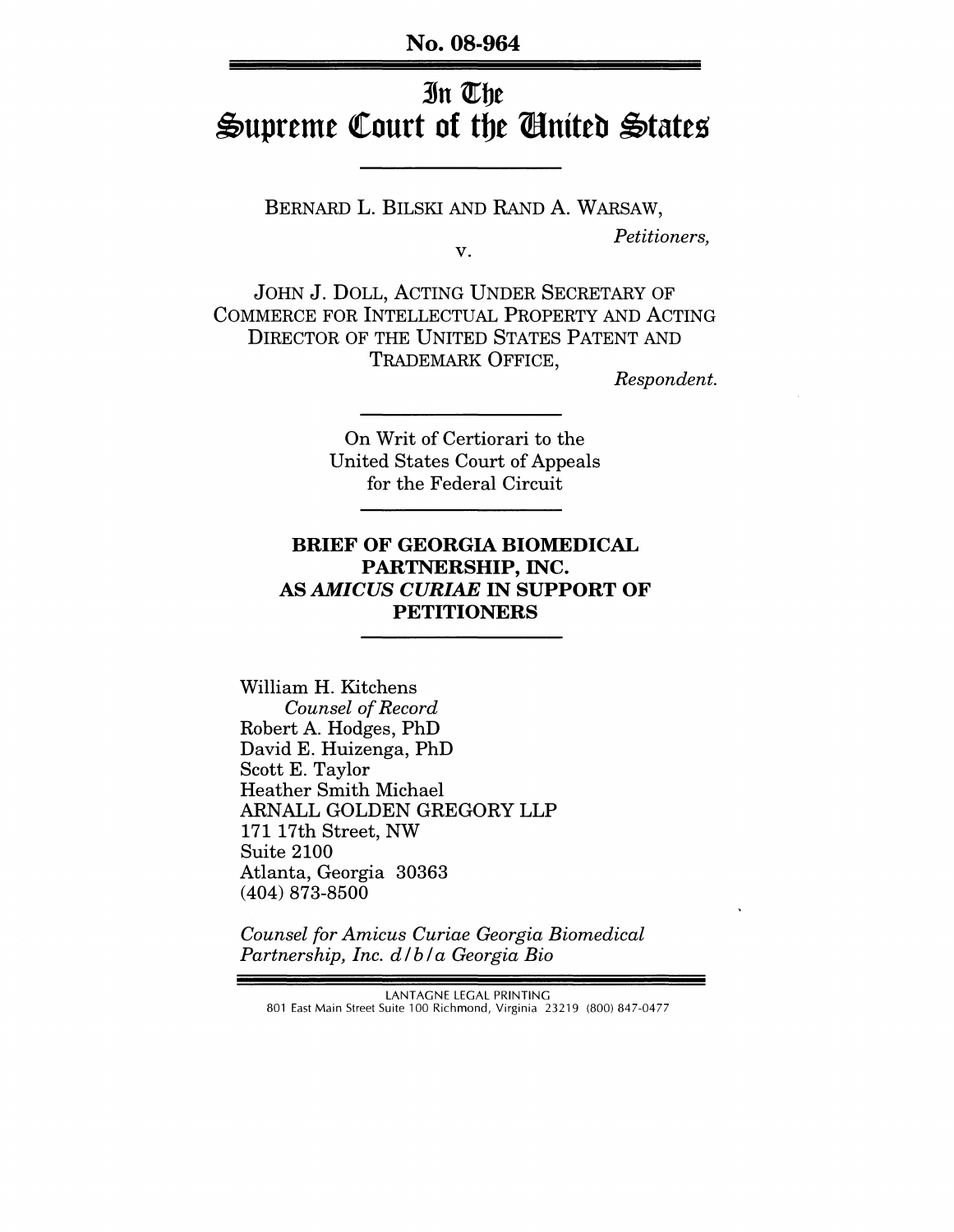## **TABLE OF CONTENTS**

|                | STATEMENT OF INTEREST OF THE                                                                                                                                                                                     |
|----------------|------------------------------------------------------------------------------------------------------------------------------------------------------------------------------------------------------------------|
|                | SUMMARY OF THE ARGUMENT2                                                                                                                                                                                         |
|                |                                                                                                                                                                                                                  |
| I.             | THE FEDERAL CIRCUIT'S<br>"MACHINE-OR-<br><b>TRANSFORMATION" TEST</b><br><b>CONFLICTS WITH SUPREME</b><br><b>COURT PRECEDENT</b><br>DECLINING TO ADOPT A RIGID<br>TEST FOR DETERMINING<br>PATENT-ELIGIBLE SUBJECT |
| $\mathbf{A}$ . | The Federal Circuit's<br>"Machine-Or-<br>Transformation" Test Is Too                                                                                                                                             |
| <b>B.</b>      | Supreme Court Precedent On<br>Patent Eligibility Is Flexible<br>And Permissive 7                                                                                                                                 |
| C.             | The Federal Circuit's<br>"Machine-Or-<br><b>Transformation</b> " Test<br>Conflicts With The Supreme<br>Court's Approach To Patent                                                                                |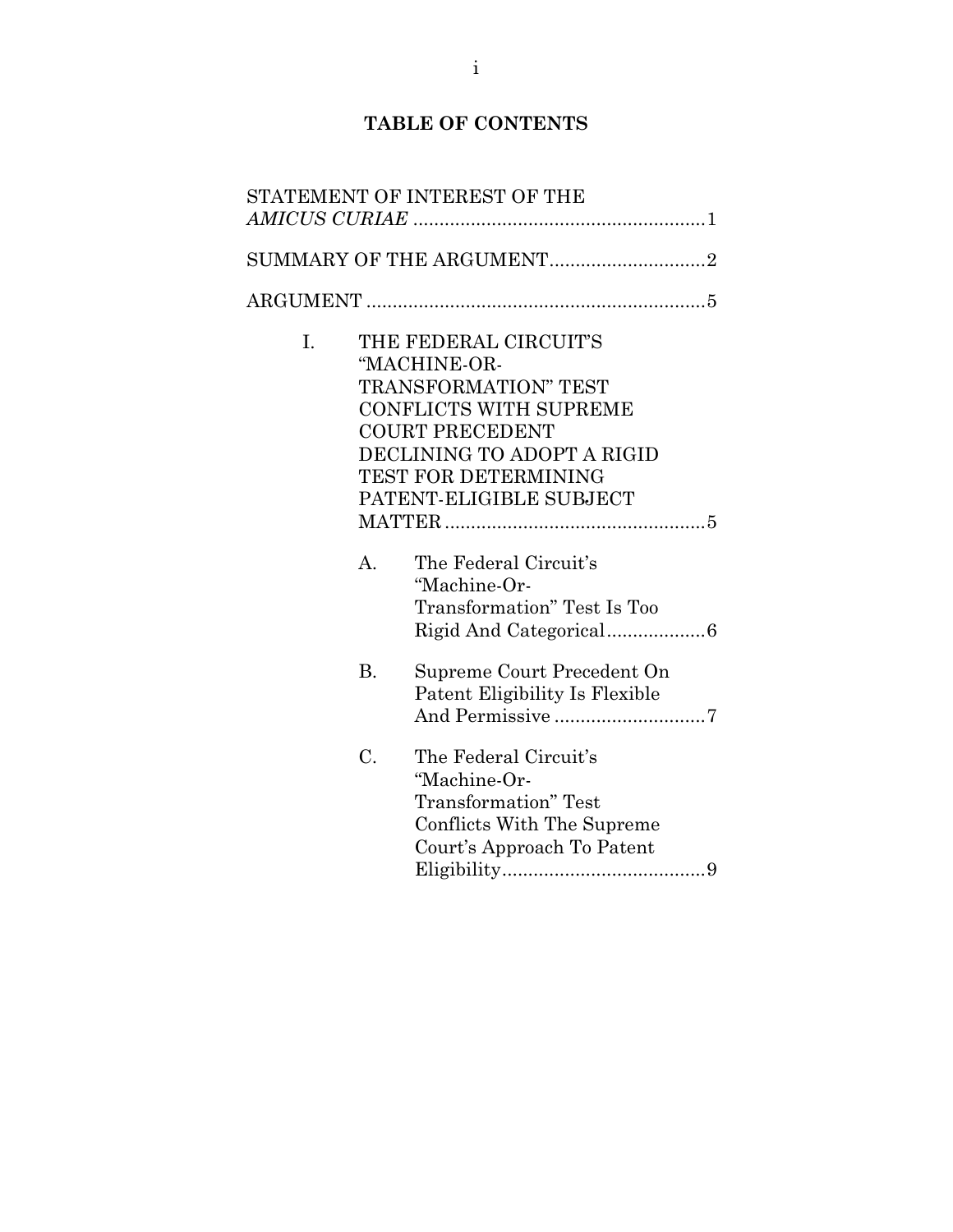|     | D.             | The Federal Circuit's<br>"Machine-Or-<br><b>Transformation</b> " Test<br>Conflicts With The Supreme<br>Court's Interpretation Of The<br>Patent Statute12 |
|-----|----------------|----------------------------------------------------------------------------------------------------------------------------------------------------------|
| II. |                | THE FEDERAL CIRCUIT'S                                                                                                                                    |
|     |                | "MACHINE-OR-                                                                                                                                             |
|     |                | TRANSFORMATION" TEST                                                                                                                                     |
|     |                | <b>CONFLICTS WITH THE PROPER</b>                                                                                                                         |
|     |                | CONTRUCTION OF FEDERAL                                                                                                                                   |
|     |                |                                                                                                                                                          |
|     | $\mathbf{A}$ . | Supreme Court Principles Of                                                                                                                              |
|     |                | <b>Statutory Construction</b>                                                                                                                            |
|     |                | Require Harmony Between                                                                                                                                  |
|     |                | Different Sections Of The                                                                                                                                |
|     |                |                                                                                                                                                          |
|     | <b>B.</b>      | Section 287(c) Of The Patent                                                                                                                             |
|     |                | Code Contemplates As                                                                                                                                     |
|     |                | Patent Eligible Biomedical                                                                                                                               |
|     |                | <b>Inventions That Are At Risk</b>                                                                                                                       |
|     |                | Of Exclusion By Bilski's                                                                                                                                 |
|     |                | "Machine-Or-                                                                                                                                             |
|     |                | Transformation" Test16                                                                                                                                   |
|     | C.             | Section 100(b) Of The Patent                                                                                                                             |
|     |                | Code Defines As Patent                                                                                                                                   |
|     |                | Eligible Inventions That Are                                                                                                                             |
|     |                | At Risk Of Exclusion By                                                                                                                                  |
|     |                | Bilski's "Machine-Or-                                                                                                                                    |
|     |                | Transformation" Test22                                                                                                                                   |
|     |                |                                                                                                                                                          |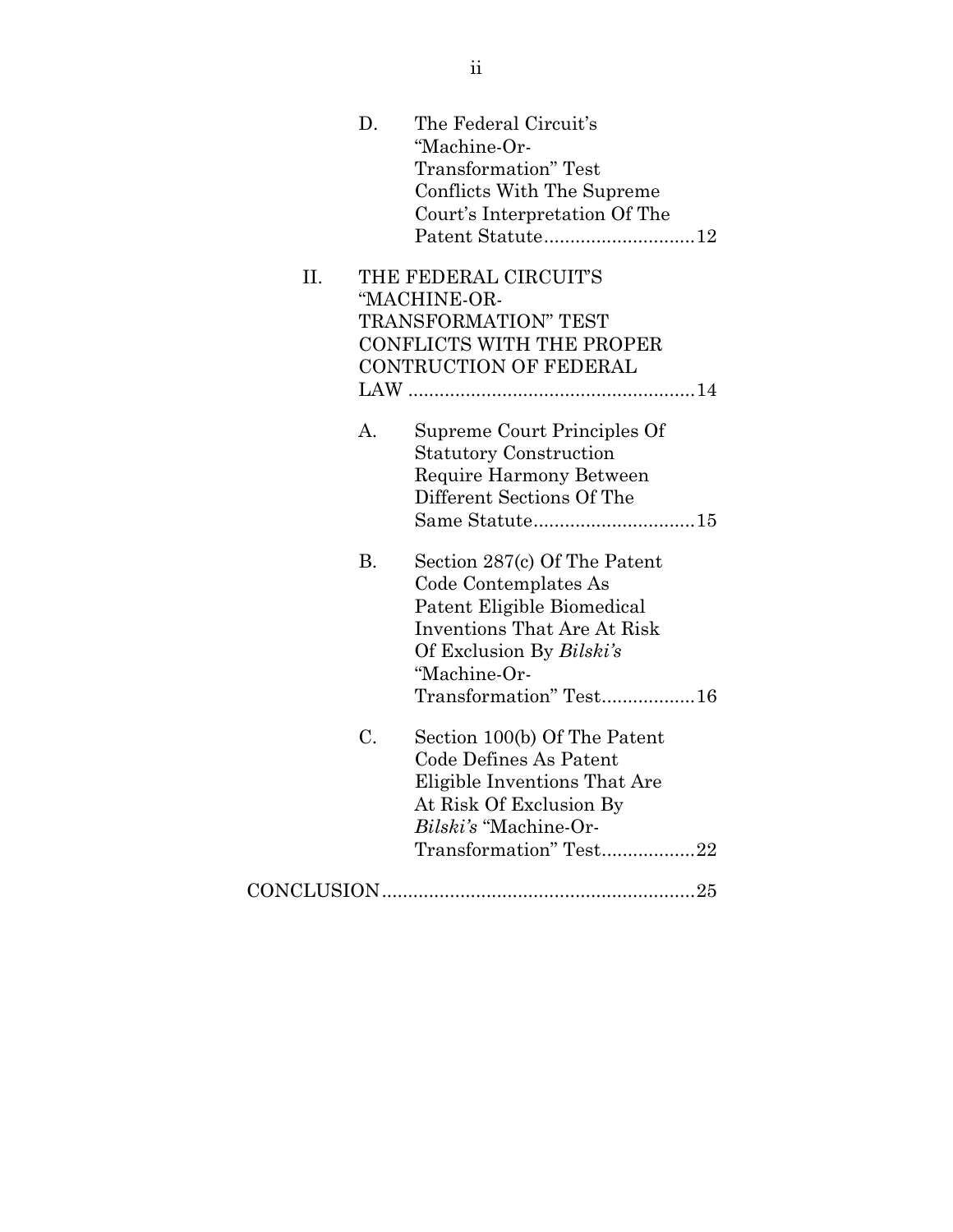## **TABLE OF CITED AUTHORITIES**

| <b>CASES</b><br><b>PAGES</b>                                                            |
|-----------------------------------------------------------------------------------------|
| Classen Immunotherapies, Inc. v. Biogen Idec, 304<br>Fed. Appx. 866, 2008 WL 5273107    |
| Classen Immunotherapies, Inc. v. Biogen Idec, Civil<br>No. WDQ-04-2607, 2006 WL 6161856 |
| Cochrane v. Deener, 94 U.S. 780 (1876) 10                                               |
|                                                                                         |
| Diamond v. Chakrabarty, 447 U.S. 303 (1980)13                                           |
| Diamond v. Diehr, 450 U.S. 175 (1981) passim                                            |
| Dolbear v. American Bell Tel. Co., 126 U.S. 1                                           |
| Expanded Metal Co. v. Bradford, 214 U.S. 366                                            |
| Funk Bros. Seed Co. v. Kalo Inoculant Co., 333 U.S.                                     |
| Gottschalk v. Benson, 409 U.S. 63 (1972) passim                                         |
| <i>In re Bilski</i> , 545 F.3d 943 (Fed. Cir. 2008) <i>passim</i>                       |
|                                                                                         |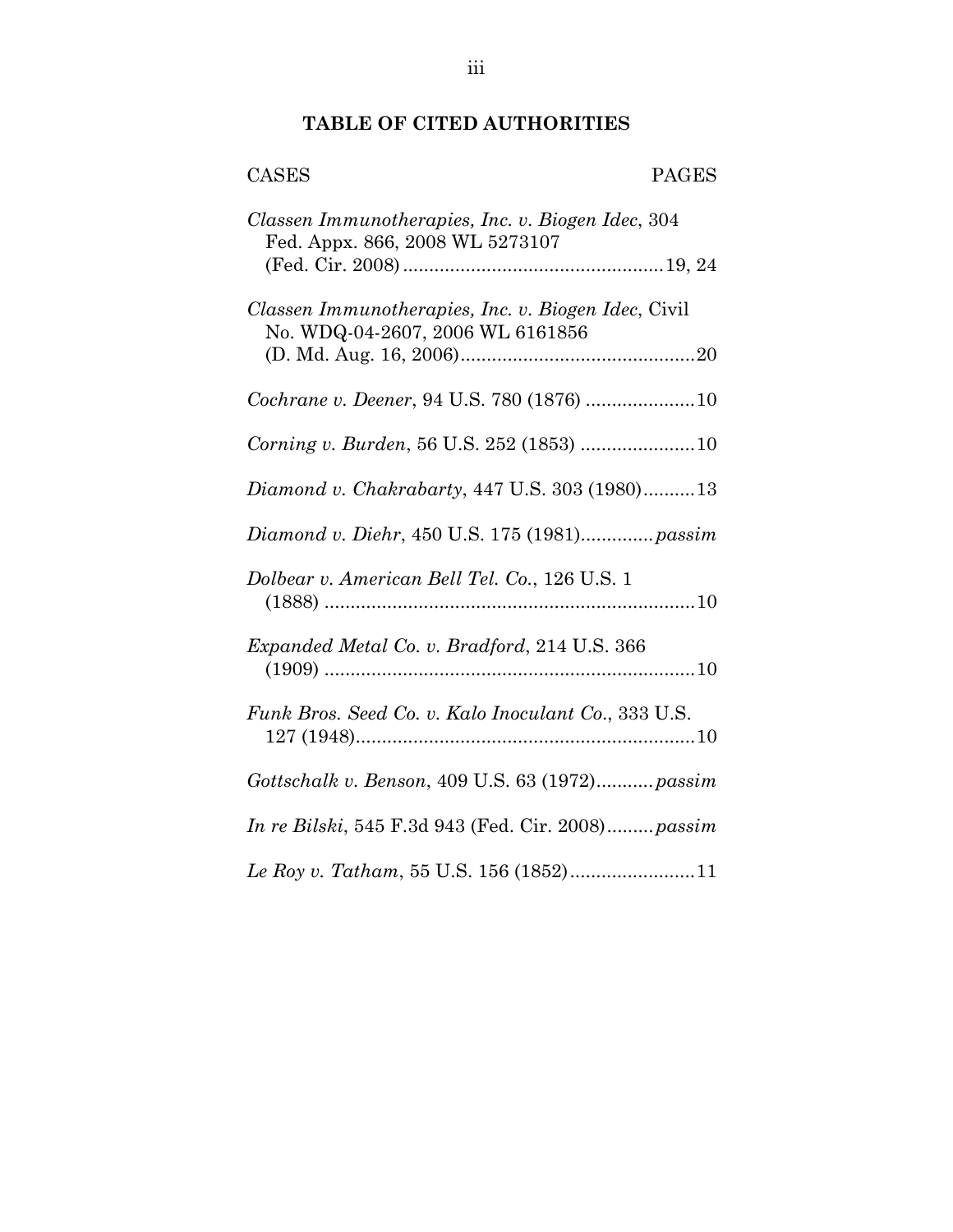| Mackay Radio & Tel. Co. v. Radio Corp. of Am.,      |
|-----------------------------------------------------|
| Mastro Plastics Corp. v. National Labor Relations   |
|                                                     |
| Parker v. Flook, 437 U.S. 584 (1978)7, 8, 11, 13    |
| Peck v. Jenness, 48 U.S. 612 (1849)15               |
|                                                     |
| <i>Rubber-Tip Pencil Co. v. Howard, 87 U.S. 498</i> |
| Tilghman v. Proctor, 102 U.S. 707 (1880)10          |
| Waxham v. Smith, 294 U.S. 20 (1935) 10              |

## **STATUTES**

## OTHER AUTHORITIES

| 142 Cong. Rec. H8275-79 (daily ed. July 24, 1996) 18 |  |
|------------------------------------------------------|--|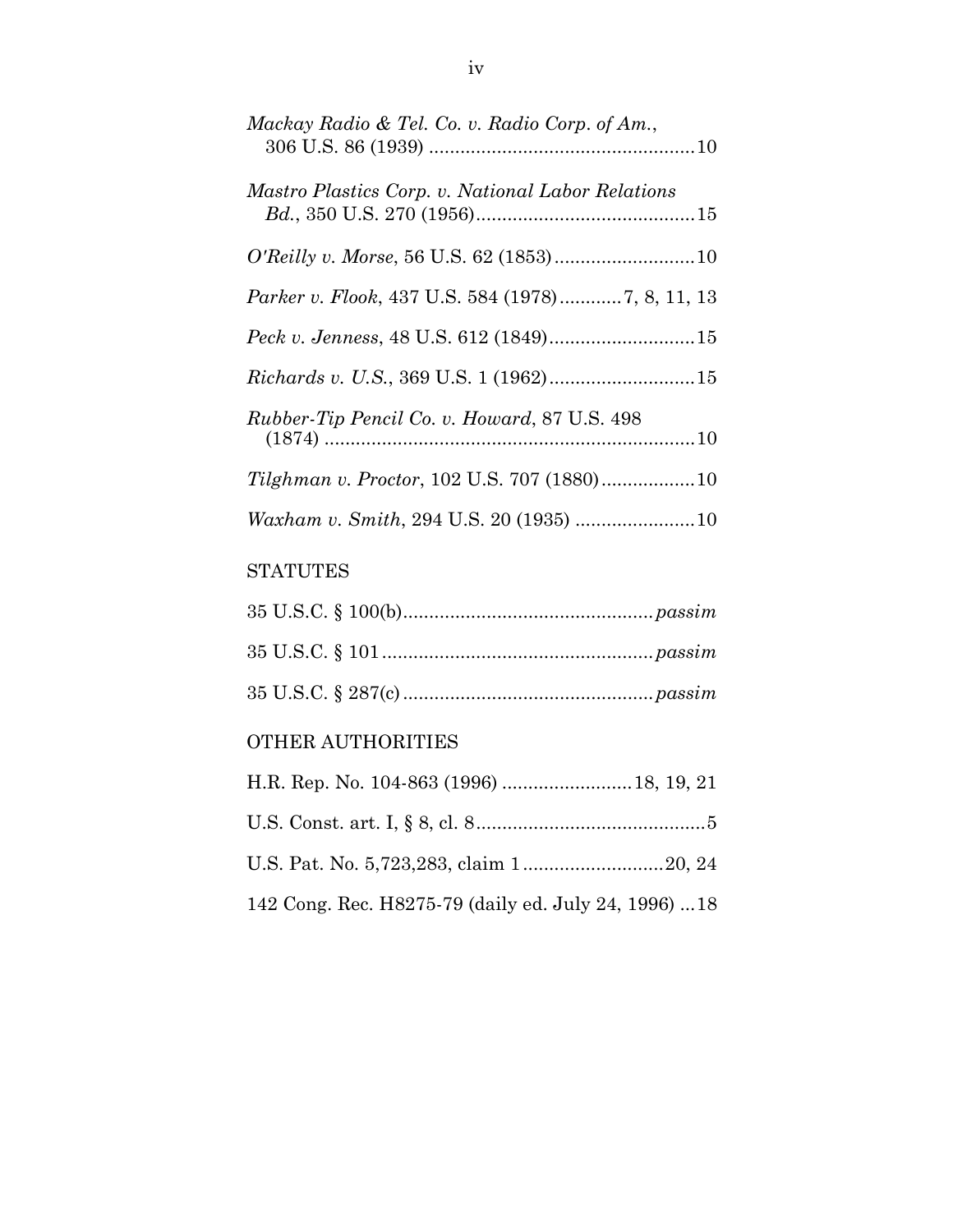## **STATEMENT OF INTEREST OF THE** *AMICUS CURIAE*

<span id="page-5-0"></span>Georgia Biomedical Partnership, Inc. d/b/a Georgia Bio ("GaBio") is a non-profit, membershipbased organization that promotes the interests and growth of the life sciences industry in Georgia. Members include companies, universities, research institutions, government groups and other industry associations involved in the discovery and application of life sciences products and related services that improve the health and well-being of people throughout the world. GaBio is the Georgia state affiliate of the Washington, D.C.-based Biotechnology Industry Organization (BIO).[1](#page-5-1)

GaBio has an interest in this matter. GaBio submits that the Federal Circuit's decision in *In re Bilski*, 545 F.3d 943 (Fed. Cir. 2008) (en banc), will reduce the value of patents held by members of GaBio, as well as others in the biotechnology industry. GaBio further states that a broad reading of "patent-eligible subject matter" benefits the biotechnology industry because the limited monopoly provided by patent protection is often necessary to compensate for the large investment needed to bring

 $\overline{a}$ 

<span id="page-5-1"></span><sup>1</sup> Petitioners have consented to the filing of all *amicus curiae* briefs in support of either or neither party. Respondent has consented to the filing of this *amicus curiae* brief on behalf of GaBio. Pursuant to Rule 37.6, the *amicus* states that no counsel for a party authored this brief in whole or in part, and no counsel or party made a monetary contribution intended to fund the preparation or submission of this brief. No person other than the *amicus*, its members, or its counsel made a monetary contribution to the preparation or submission of this brief.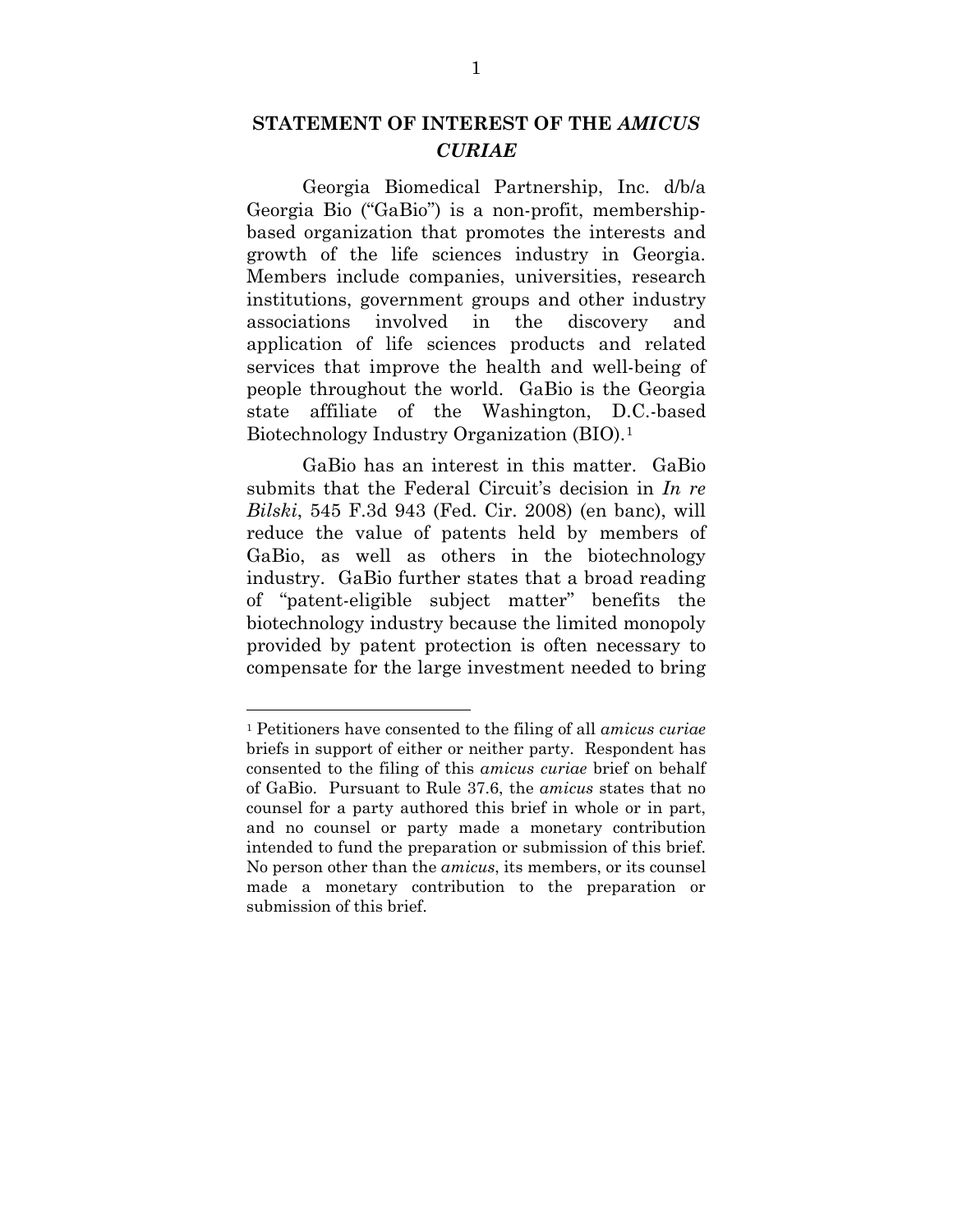biotechnology inventions to the public. Without the incentive of patent protection, many biotechnology inventions would not be developed for public use.

#### **SUMMARY OF THE ARGUMENT**

<span id="page-6-0"></span>GaBio submits this *amicus* brief in support of Petitioners because this case is of special importance to the biotechnology and pharmaceutical industries. As Petitioners note, this case involves the most basic question in patent law: what is patentable? The Patent Code and this Court's decisions on this question support a broad view of what is patent eligible, with only limited exceptions. The Federal Circuit's decision in this case cuts off significant technologies from patent protection.

Although Petitioners' invention is a method of hedging financial risk (a so-called "business method patent"), the test adopted by the Federal Circuit to determine what is patent eligible can be, and already has been, applied to strike down a broad class of biotechnology and medical inventions, as pointed out by Petitioners. These types of biotechnology and medical inventions have long been patented, have been specifically considered by Congress and affirmatively included in the Patent Code, have considerable value to the public, and require patent protection to ensure their development. Without the limited monopoly provided by patent protection, the biotechnology and pharmaceutical industries cannot and will not make the large investments needed to commercialize these inventions for the benefit of the public. For this reason, this case has significance far beyond Petitioners' invention or even Petitioners' industry.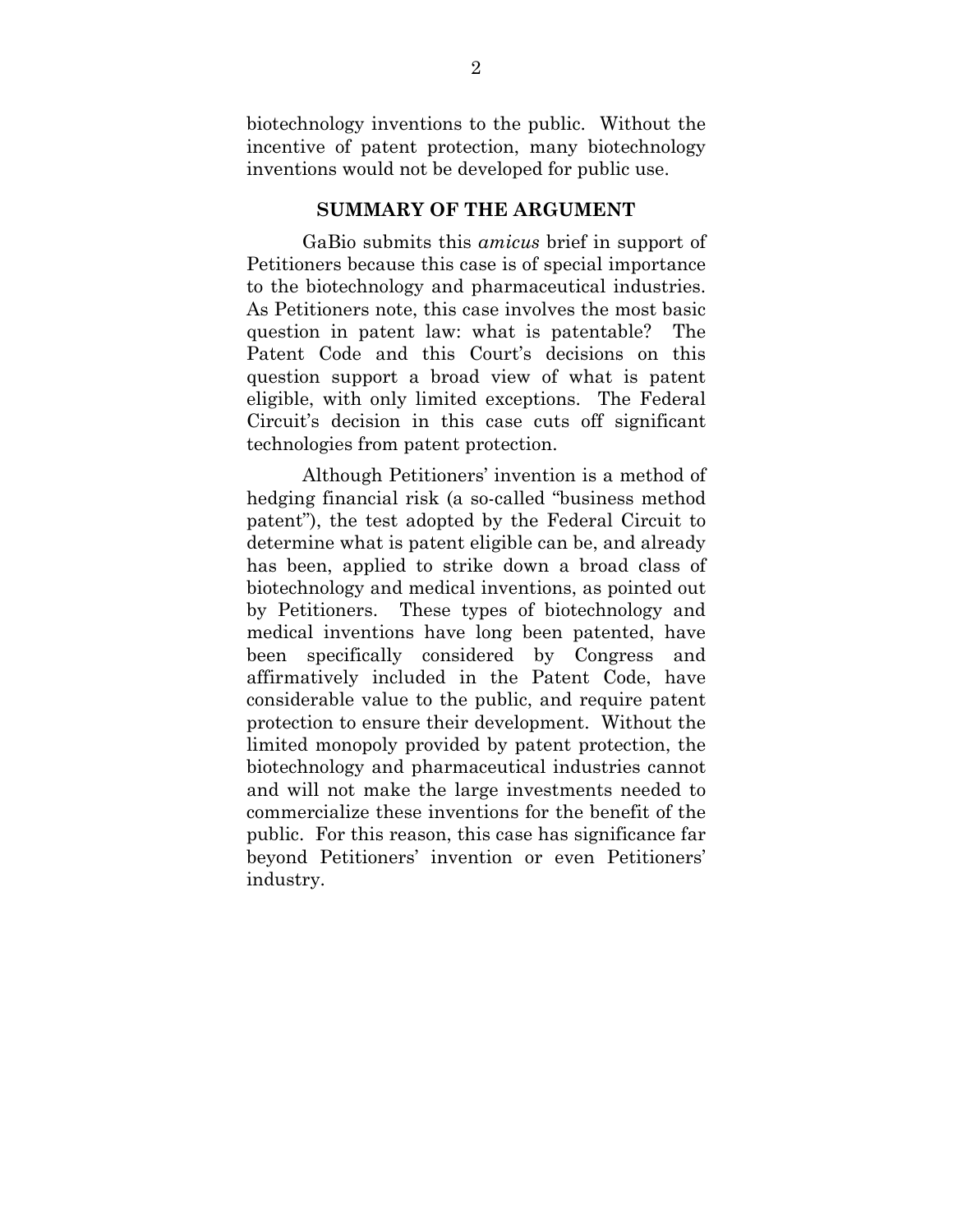The Patent Code defines what can be patented. Included within this defined patenteligible subject matter are processes. At the core of this case is the determination of the meaning and scope of "process." As defined in the Patent Code, a process includes a new use of a known process, machine, manufacture, composition of matter, or material. 35 U.S.C. § 100(b). Although the scope of a "process" as defined by the Patent Code is broad, this Court has determined that some limited subject matter is not patent eligible. In particular, this Court has held that "laws of nature, natural phenomena, and abstract ideas" are not patent eligible. *Diamond v. Diehr*, 450 U.S. 175, 185 (1981). In a misguided attempt to provide a definitive rule for determining what is patent eligible, the Federal Circuit adopted a mandatory test (referred to as the "machine-or-transformation" test) that, while purporting to define this Court's limited exceptions to patent-eligible subject matter, actually excludes far more inventions than those amounting to laws of nature, natural phenomena, and abstract ideas.

GaBio joins Petitioners' arguments and further submits that: (1) the Federal Circuit's "machine-or-transformation" test conflicts with Supreme Court precedent declining to adopt a rigid test for determining patent-eligible subject matter; and (2) the "machine-or-transformation" test conflicts with the proper construction of federal law defining what is a patent-eligible process.

The Federal Circuit held that its test was the *only* applicable test and required that the U.S. Patent & Trademark Office and lower courts apply this test when determining what is patent eligible. *Bilski*, 545 F.3d at 954, 964. Such a requirement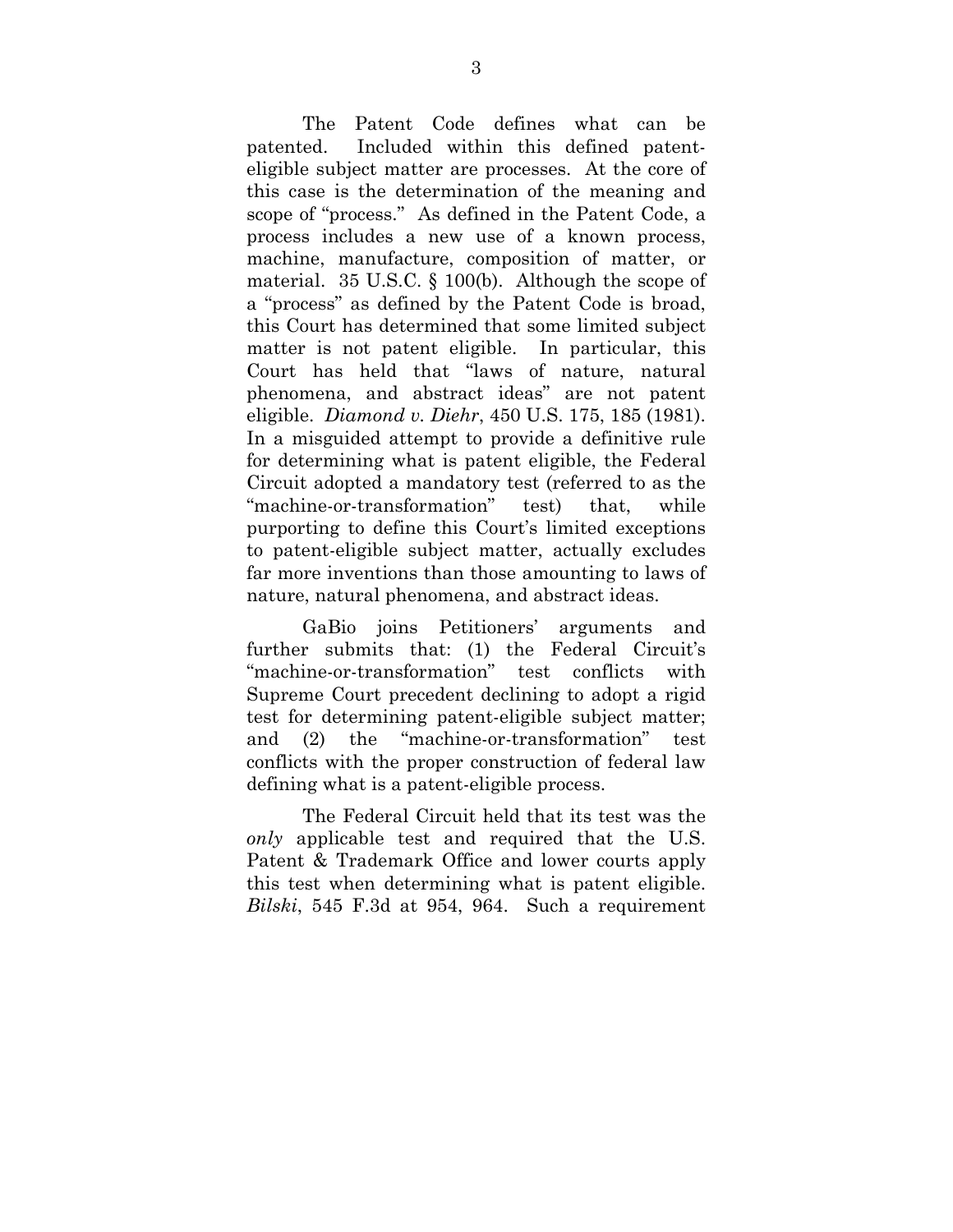clearly contradicts this Court's precedent, which has been careful not to establish a single test or formula for determining patent eligibility, recognizing that one size does not fit all inventions.

The Federal Circuit formulated its test as a "gateway" test for patent eligibility. An invention is patent eligible *only* if it meets the test. In other words, the Federal Circuit's test determines whether an invention *is* patent eligible. This too contradicts this Court's precedent, which consistently seeks to determine if the invention at hand is *not* patent eligible. This Court's jurisprudence aligns more closely with a "culling" test than a "gateway" test. This Court carefully "culls" subject matter that is not patent eligible rather than applying a one-size-fitsall test of patent-eligible subject matter.

In addition, the Federal Circuit's mandatory test excludes from the definition of "process" in one section of the Patent Code processes that are specifically contemplated as patent eligible in other sections of the Patent Code. This is contrary to the Patent Code and to the rules of statutory construction.

Accordingly, this Court should reverse the Federal Circuit's decision and correct the Federal Circuit's improper adoption of the inappropriately narrow and rigid "machine-or-transformation" test.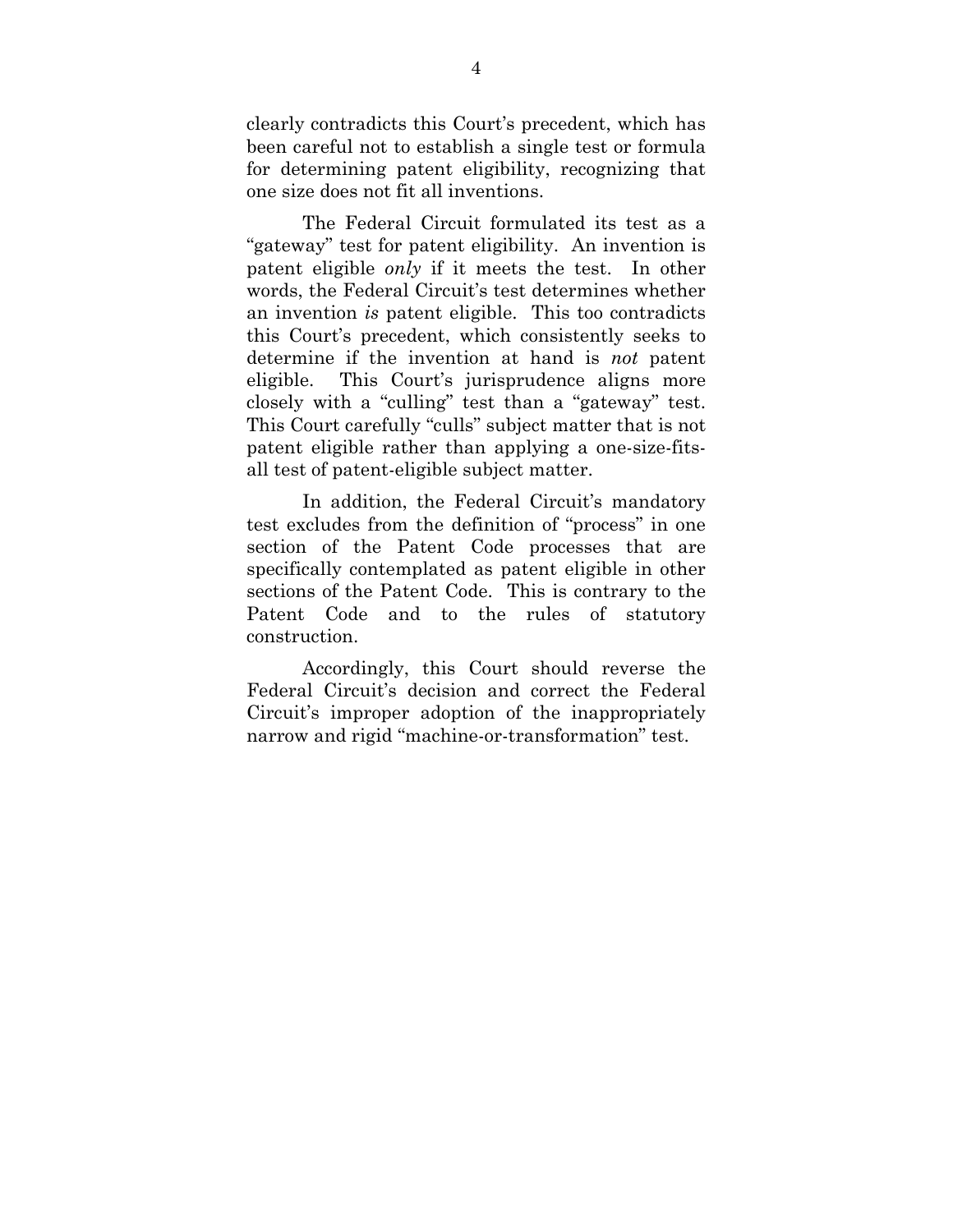#### **ARGUMENT**

#### <span id="page-9-0"></span>**I. THE FEDERAL CIRCUIT'S "MACHINE-OR-TRANSFORMATION" TEST CONFLICTS WITH SUPREME COURT PRECEDENT DECLINING TO ADOPT A RIGID TEST FOR DETERMINING PATENT-ELIGIBLE SUBJECT MATTER**

<span id="page-9-1"></span>The Framers of the United States Constitution recognized the importance of patents when they empowered the U.S. Congress "[t]o promote the progress of science and the useful arts, by securing for limited times to authors and inventors the exclusive right to their respective writings and discoveries." U.S. Const. art. I, § 8, cl. 8. Based on this authority, Congress established a patent system early in our country's history. Congress codified this broad and open-ended power to promote the progress of science and the useful arts in what is now Title 35 of the United States Code. Section 101 of Title 35 defines what qualifies for patent protection:

> Whoever invents or discovers any new and useful process, machine, manufacture, or composition of matter, or any new and useful improvement thereof, may obtain a patent therefor, subject to the conditions and requirements of this title.

35 U.S.C. § 101.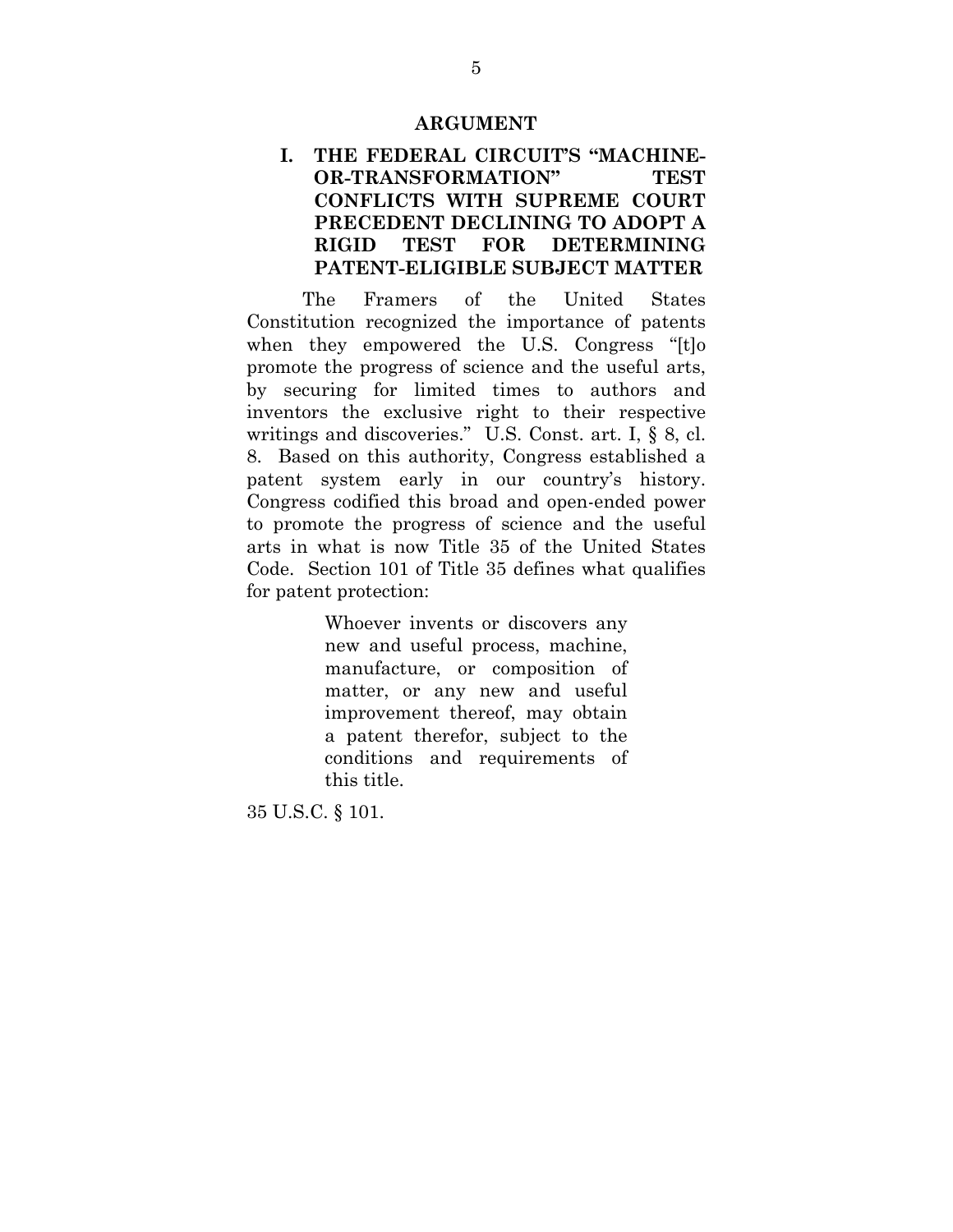#### **A. The Federal Circuit's "Machine-Or-Transformation" Test Is Too Rigid And Categorical**

<span id="page-10-0"></span>In *In re Bilski*, 545 F.3d 943, 954 (Fed. Cir. 2008) (en banc), the Federal Circuit adopted a single test, the so-called "machine-or-transformation" test, as the exclusive and mandatory test for determining patent-eligible subject matter. In doing so, it incorrectly characterized Supreme Court precedent as follows: "The Supreme Court … has enunciated a *definitive* test to determine whether a process claim is tailored narrowly enough to encompass only a particular application of a fundamental principle rather than pre-empt the principle itself." *Id.* (emphasis added). The Federal Circuit went on to determine that the "machine-or-transformation" test was the exclusive test for patent-eligible subject matter:

> Neither the PTO nor the courts may pay short shrift to the "machine-or-transformation" test by using purported equivalents or shortcuts such as a "technological arts" requirement. Rather, the "machine-or-transformation" test *is the only applicable test and must be applied*, in light of the guidance provided by the Supreme Court and this court, when evaluating the patent-eligibility of process claims.

*Id.* at 964 (emphasis added).

With the Federal Circuit's mandate in *Bilski* that the "machine-or-transformation" test is the *only*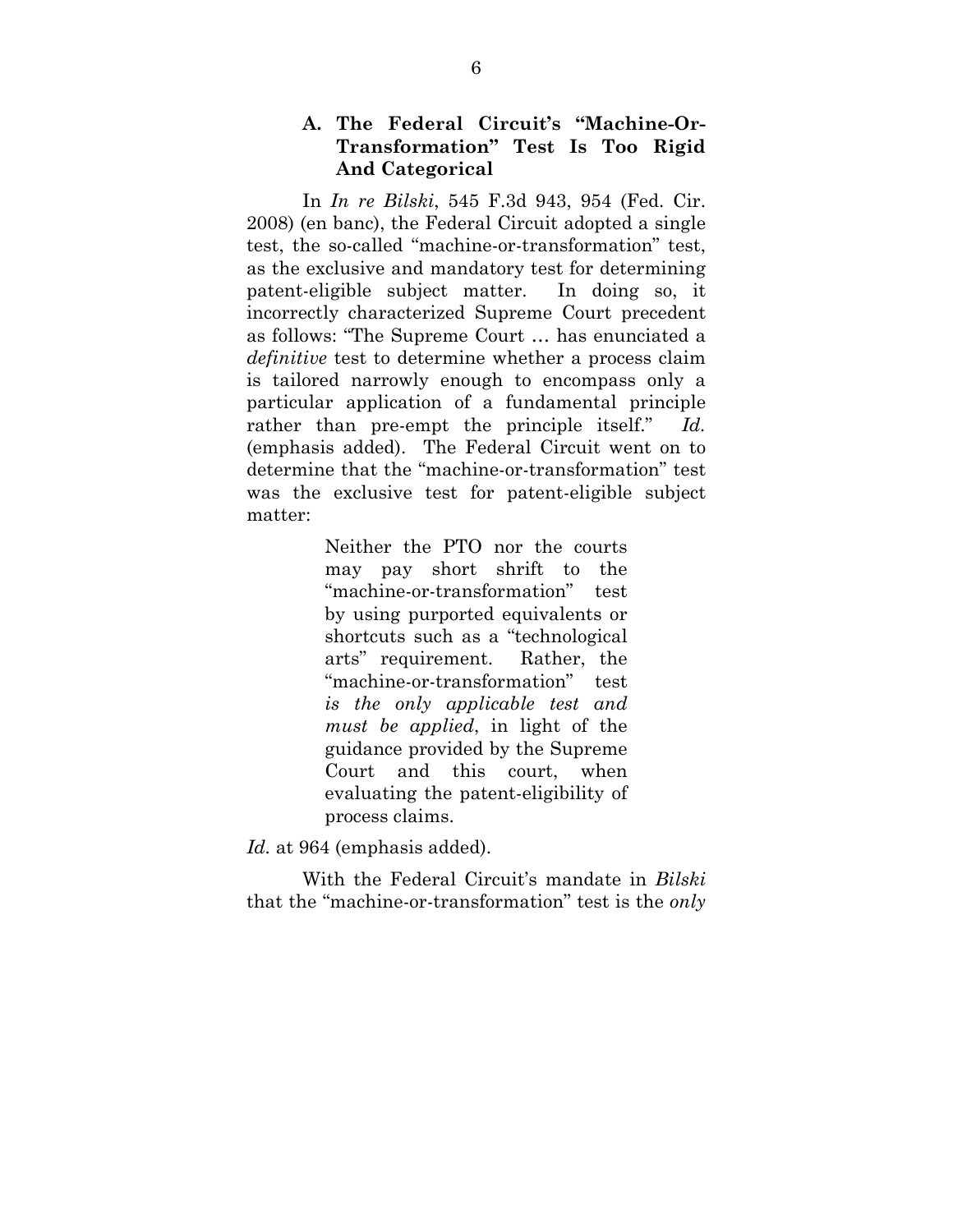test for determining patent-eligible subject matter, the Federal Circuit contradicts this Court's precedent applying § 101 of the Patent Code, as well as this Court's avoidance of rigid and categorical rules for determining fact dependent inquiries in the complex area of patent law. For at least this reason, this Court should reverse.

#### **B. Supreme Court Precedent On Patent Eligibility Is Flexible And Permissive**

<span id="page-11-0"></span>In adopting the "machine-or-transformation" test as the exclusive test for determining patenteligible subject matter, the Federal Circuit cited *Diamond v. Diehr*, 450 U.S. 175 (1981), *Gottschalk v. Benson*, 409 U.S. 63 (1972), and *Parker v. Flook*, 437 U.S. 584 (1978). However, *Diehr*, *Benson*, and *Flook* do not mandate any exclusive, rigid test for determining patent-eligible subject matter, much less the "machine-or-transformation" test. Indeed, this Court has found that no collection of tests is even sufficient to define patent-eligible subject matter.

In *Benson*, this Court held that a particular algorithm for converting numerals in binary coded decimal form to numerals in binary form was not patent-eligible subject matter under § 101. 409 U.S. at 71-72. After reviewing the Court's prior cases on patent-eligible subject matter, the Court specifically declined to hold that "a process patent must either be tied to a particular machine or apparatus or must operate to change articles to a 'different state or thing.'" *Id.* In fact, the Court went further, stating that "[w]e do not hold that no process patent could ever qualify if it did not meet the requirements of our prior precedents," *id.* at 71, thus signaling that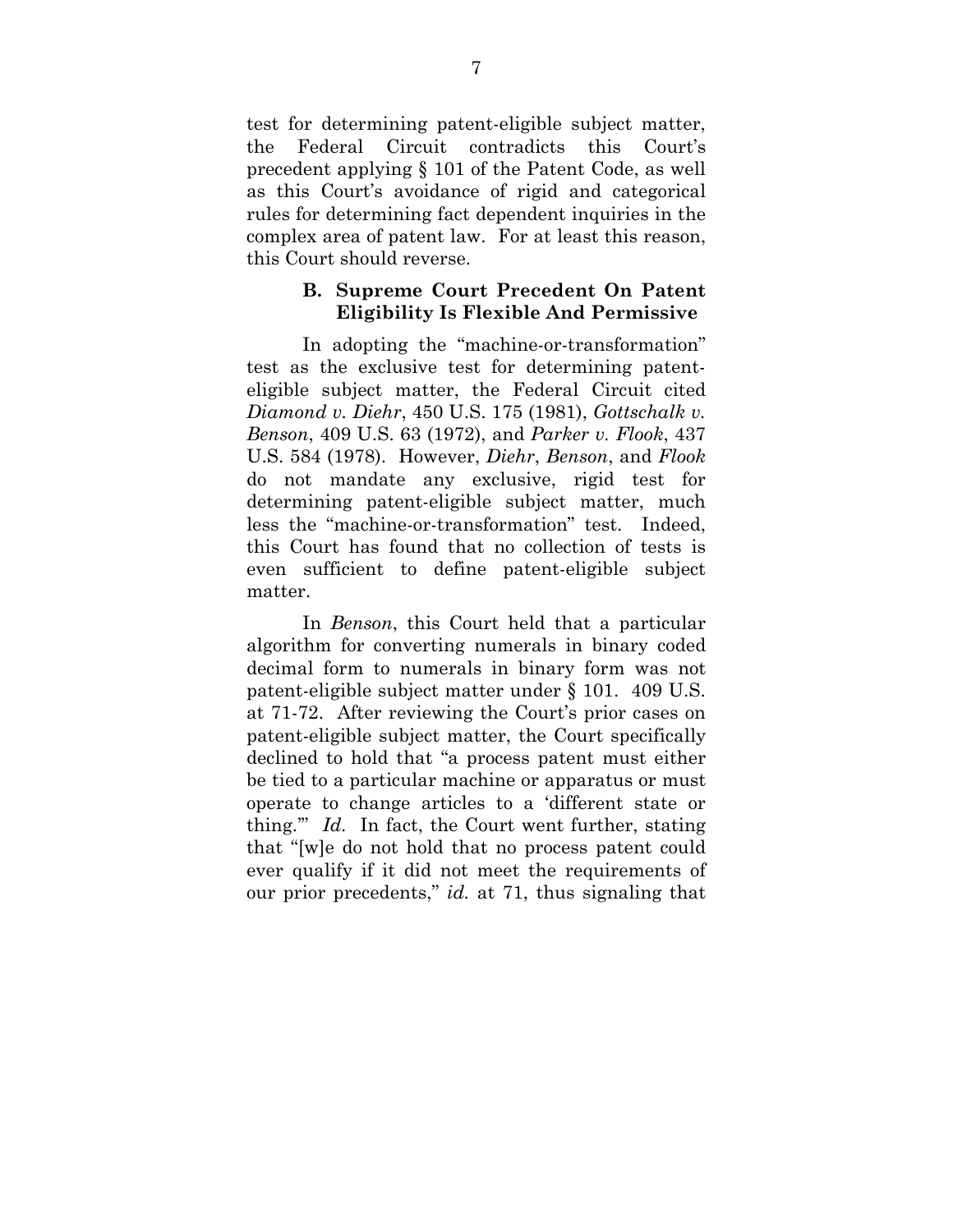no prior holding or combination of holdings on patent eligibility affirmatively defines the limits of patenteligible subject matter. Hence, the Court rejected a single, categorical test—or even a combination of tests—for patent-eligible subject matter.

In *Flook*, this Court solidified *Benson's* rejection of the notion that any of the Court's previous tests could be dispositive, stating: "[a]s in *Benson*, we assume that a valid process patent may issue even if it does not meet one of these qualifications of our earlier precedents." 437 U.S. at 588 n.9. This language was selectively quoted in *Bilski*, but was editorially changed. Specifically, the Federal Circuit replaced "one of these qualifications of our earlier precedents" with "[the machine-ortransformation test]," thus obscuring *Flook's* conclusion that even the totality of this Court's precedents cannot be applied as a litmus test. *Id.*; *Bilski*, 545 F.3d at 956.

*Diehr* merely identified the "machine-ortransformation" test as one way of determining patentability. The *Diehr* Court held that a process for curing synthetic rubber that included the use of a mathematical formula was patent-eligible subject matter under  $\S$  101. 450 U.S. at 192-93. analyzing the claimed process, the Court noted that "a physical and chemical process for molding precision synthetic rubber products falls within the § 101 categories of possibly patent-eligible subject matter. That respondents' claims *involve the transformation of an article*, in this case raw, uncured synthetic rubber, into a different state or thing cannot be disputed." *Id.* at 184 (emphasis added).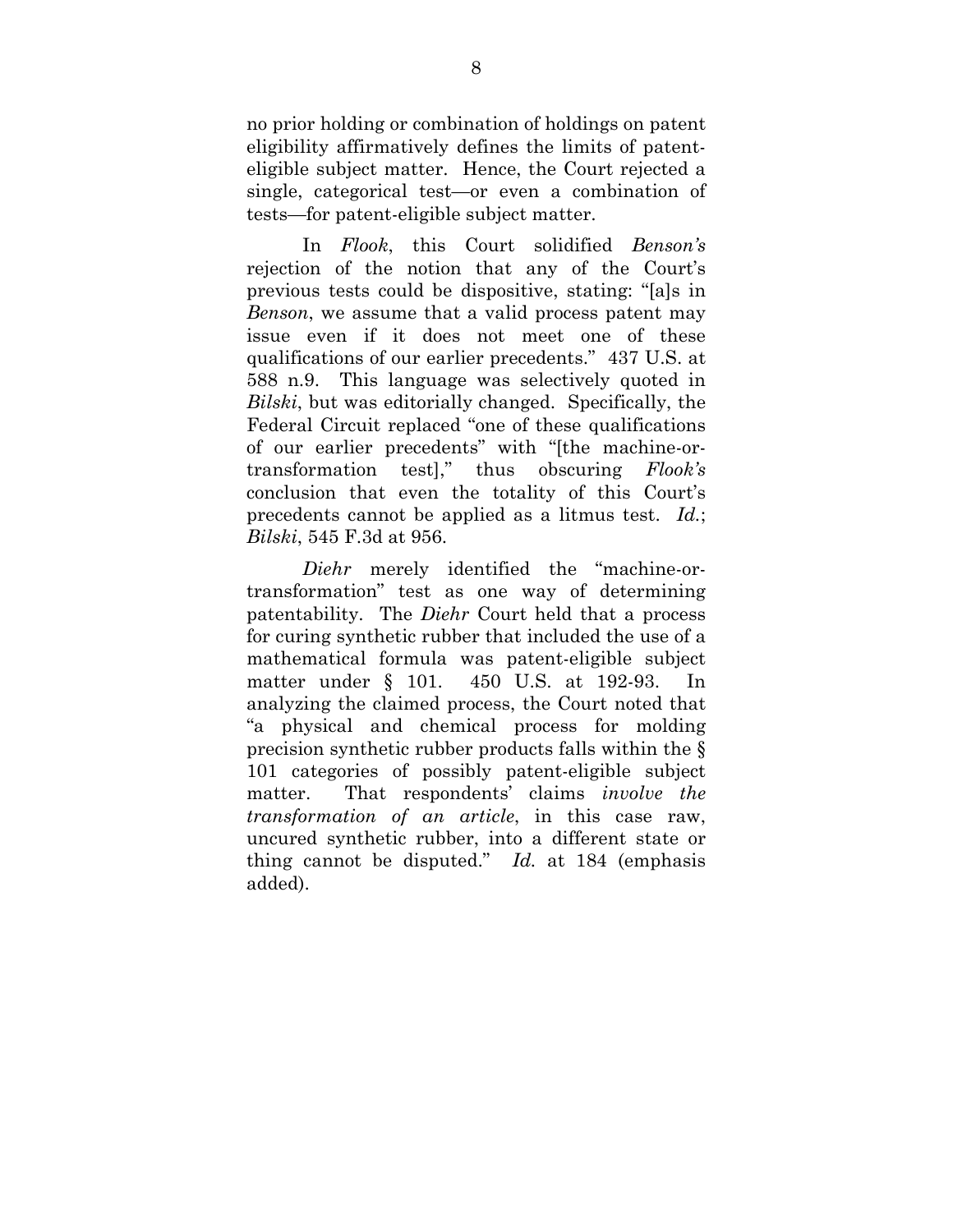Thus, *Diehr* involved a process in which a transformation of an article took place. Because the "machine-or-transformation" test is permissive, as indicated in the prior cases of this Court, and because the process in *Diehr* involved a transformation, this Court appropriately applied it there. However, that such a process fell within the subset of the Court's cases involving the transformation and reduction of an article to a different state or thing does not establish that such was the *only* test intended by this Court, or the only basis on which a process can qualify as patenteligible subject matter under § 101. Rather, the Federal Circuit misinterpreted this Court's precedent, which is merely consistent with the inclusion of the "machine-or-transformation" test as one way of determining patent eligibility, as mandating the "machine-or-transformation" test.

## **C. The Federal Circuit's "Machine-Or-Transformation" Test Conflicts With The Supreme Court's Approach To Patent Eligibility**

<span id="page-13-0"></span>As set forth above, GaBio agrees with Petitioners that the rigid application of the "machine-or-transformation" test conflicts with this Court's previous patent-eligible subject matter holdings. In addition, the very manner in which the Federal Circuit framed the question of what is patent-eligible subject matter as a rigid exclusionary test flatly contradicts prior direction from this Court on this issue. The Federal Circuit seeks to take many tests and many ways of determining how to identify what is patent eligible from its own jurisprudence and condense them to a single test. However, prior jurisprudence from this Court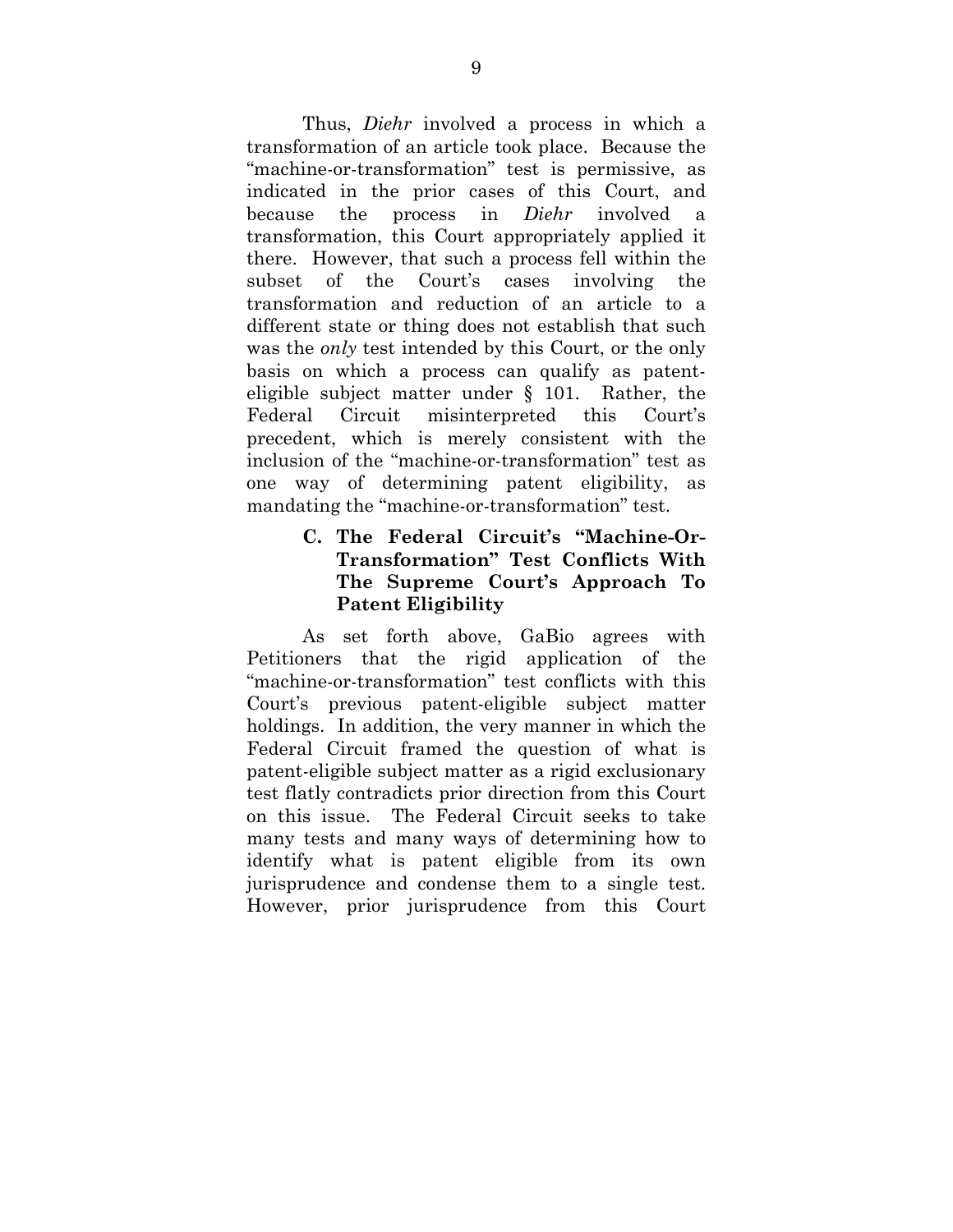indicates that each test, and each way of determining patent-eligible subject matter, is permissive and that they are to be used as tools to verify that a claimed process is not disqualified as "a 'process' within the meaning of the Patent Act." *Benson*, 409 U.S. at 64; *see also Funk Bros. Seed Co. v. Kalo Inoculant Co*., 333 U.S. 127, 130 (1948) (product not patent eligible because the qualities of the product are manifestations of laws of nature); *Mackay Radio & Tel. Co. v. Radio Corp*. *of Am.*, 306 U.S. 86, 94 (1939) (product created by applying a scientific truth is patent eligible); *Waxham v. Smith*, 294 U.S. 20, 21-22 (1935) (method that achieves a function is not unpatentable as an attempt to patent the function performed or a natural law); *Expanded Metal Co. v. Bradford*, 214 U.S. 366, 385-86 (1909) (method involving mechanical operations but not chemical transformation is patent eligible); *Dolbear v. American Bell Tel. Co.*, 126 U.S. 1, 534-35 (1888) (method using altered electrical current to transmit speech is patent eligible); *Tilghman v. Proctor*, 102 U.S. 707, 729 (1880) (process of chemical transformation not limited to a particular means or apparatus is patent eligible); *Cochrane v. Deener*, 94 U.S. 780, 787-88 (1876) (process to achieve a result is patent eligible regardless of what instrument or machine is used to effect that result); *Rubber-Tip Pencil Co. v. Howard*, 87 U.S. 498, 507 (1874) (device embodying and applying an idea is patent eligible); *Corning v. Burden*, 56 U.S. 252, 268 (1853) (use of a machine to continuously process iron is not a patenteligible method because it represents the function of the machine); *O'Reilly v. Morse*, 56 U.S. 62, 112-13 (1853) (method of using electromagnetism is not patent eligible as an attempt to protect a power of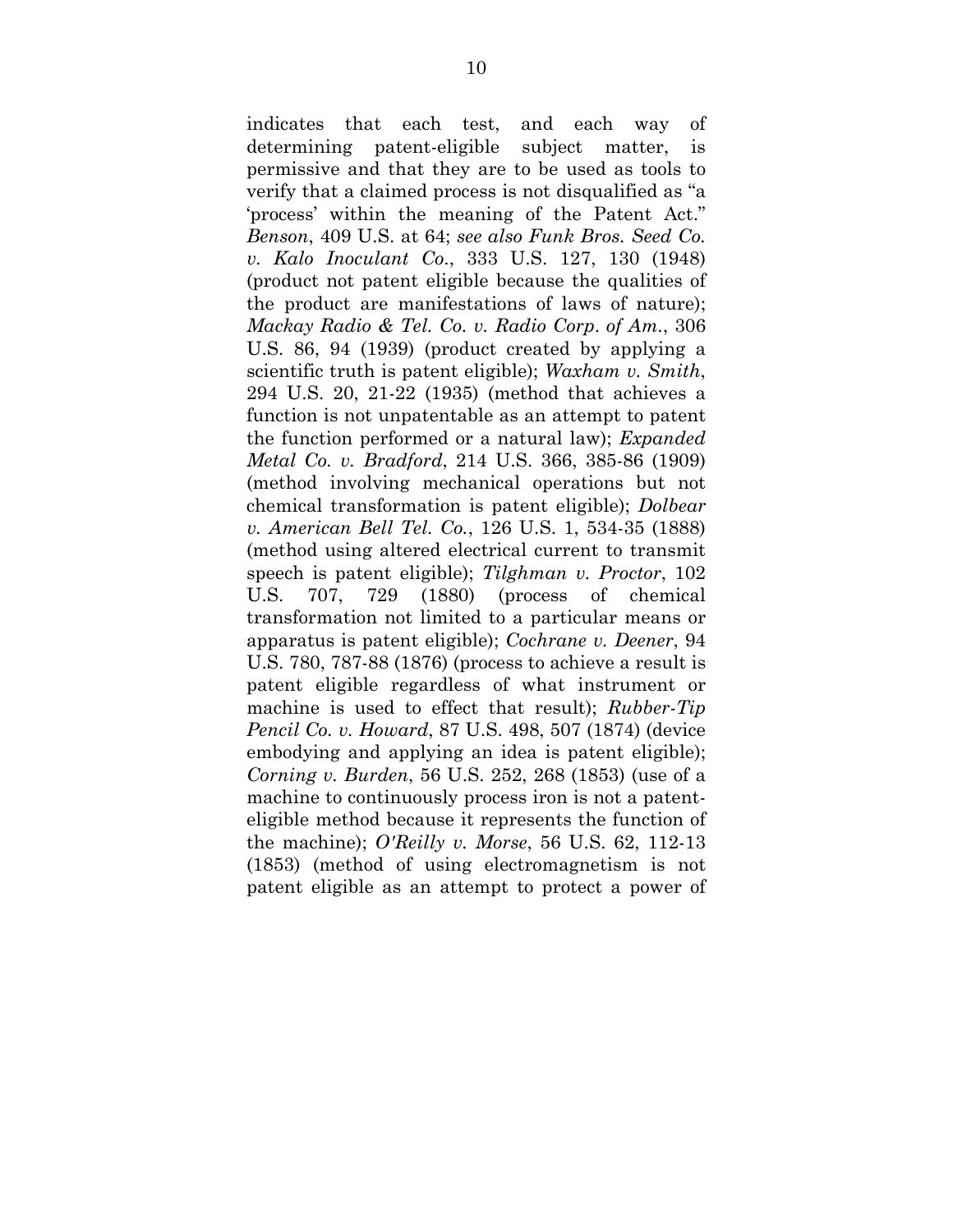nature); *Le Roy v. Tatham*, 55 U.S. 156, 175 (1852) (process applying a principle is patent eligible).

This Court has consistently held that there are many ways to define patent-eligible subject matter and that the use of precedents should be *inclusive* rather than *exclusive*. This comports with the broad notion of patent-eligible subject matter starting with the U.S. Constitution and continuing through each iteration of the Patent Code, especially the broad definition of patent-eligible subject matter in § 101. It is much more logical and sensible to determine whether a particular process before an examiner or a court is *not* patent eligible than to try to define—for all time, in all circumstances, and in one test—what *is* patent eligible. Determining what is not patent eligible is precisely how this Court has consistently handled the question. A condensation of *Diehr*, *Benson*, and *Flook*, as well as other prior cases, reveals that this Court has chosen to provide relatively clear direction as to what is *not* patent eligible (indicating that laws of nature, natural phenomena, and abstract ideas cannot be patented per se), as opposed to what *is* patent eligible.

Indeed, *Diehr*, far from validating *Bilski's* "machine-or-transformation" test, confirms and distinguishes the application of different principles for determining patent-eligible subject matter. *Diehr* actually recites with favor a more general test of patent-eligible subject matter: "It is now commonplace that an *application* of a law of nature or mathematical formula to a known structure or process may well be deserving of patent protection." 450 U.S. at 188 (emphasis in original). The broad test set forth in *Diehr* in effect limits the exclusion of subject matter from patent eligibility. Even though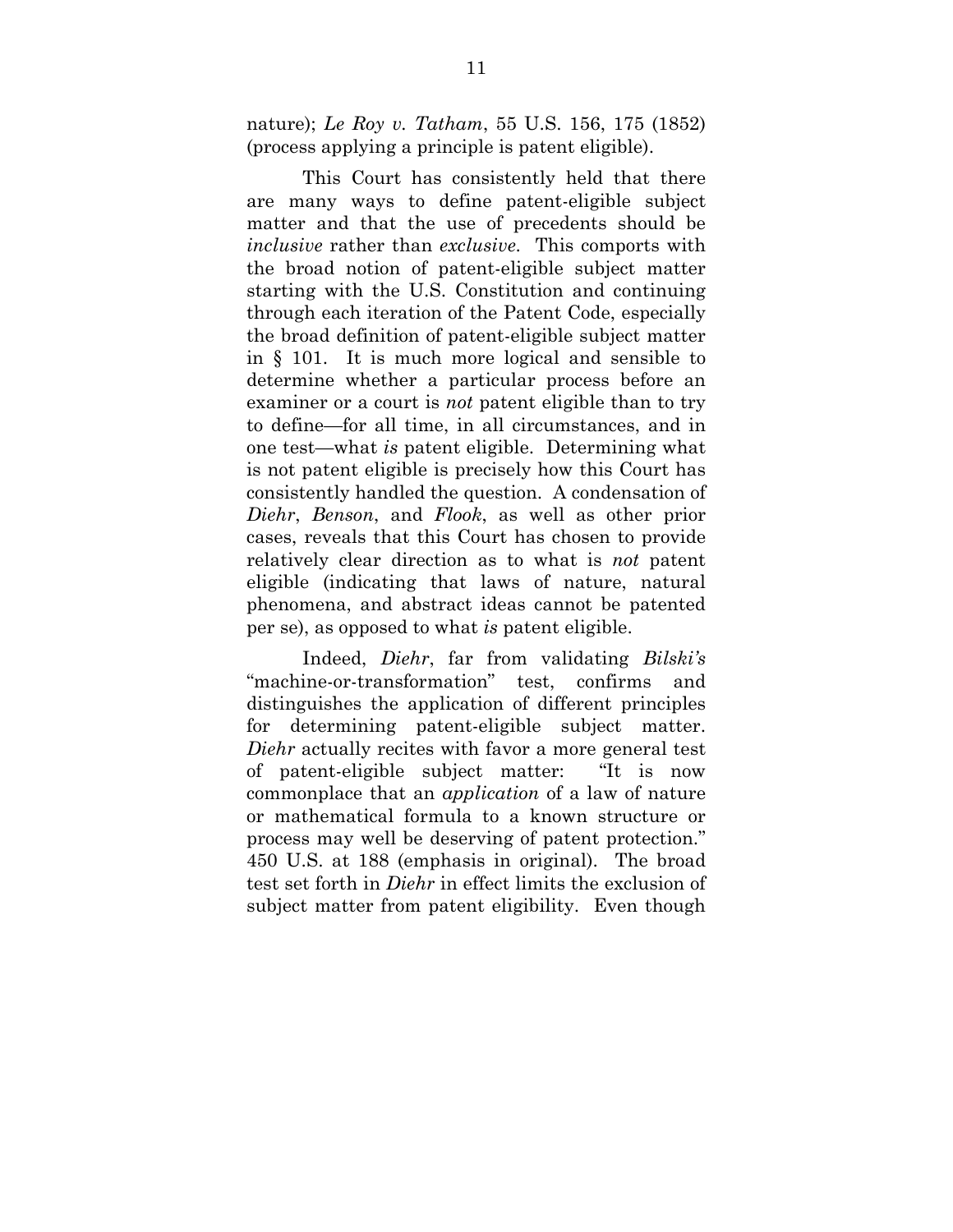*Diehr* involved a process that transformed an article, the holding in *Diehr* was not based on the "machineor-transformation" dichotomy of *Bilski*:

> On the other hand, when a claim containing a mathematical formula *implements or applies* that formula in a structure or process which, when considered as a whole, is performing a function which the patent laws were designed to protect (*e.g.*, transforming or reducing an article to a different state or thing), then the claim satisfies the requirements of § 101.

*Id.* at 192 (emphasis added). Thus, contrary to the reasoning in *Bilski*, *Diehr* does not establish or support the "machine-or-transformation" test as the only test for determining patent-eligible subject matter. Instead, the rigid "machine-ortransformation" test of *Bilski* conflicts with this Court's precedent.

## **D. The Federal Circuit's "Machine-Or-Transformation" Test Conflicts With The Supreme Court's Interpretation Of The Patent Statute**

<span id="page-16-0"></span>The Federal Circuit in *Bilski* also failed to give sufficient weight to the constitutional and statutory source of patent-eligible subject matter. The Constitution grants Congress broad power to promote the progress of science and the useful arts. Under this broad power, Congress has enacted a broad definition of patent-eligible subject matter. As this Court has repeatedly noted, the definition and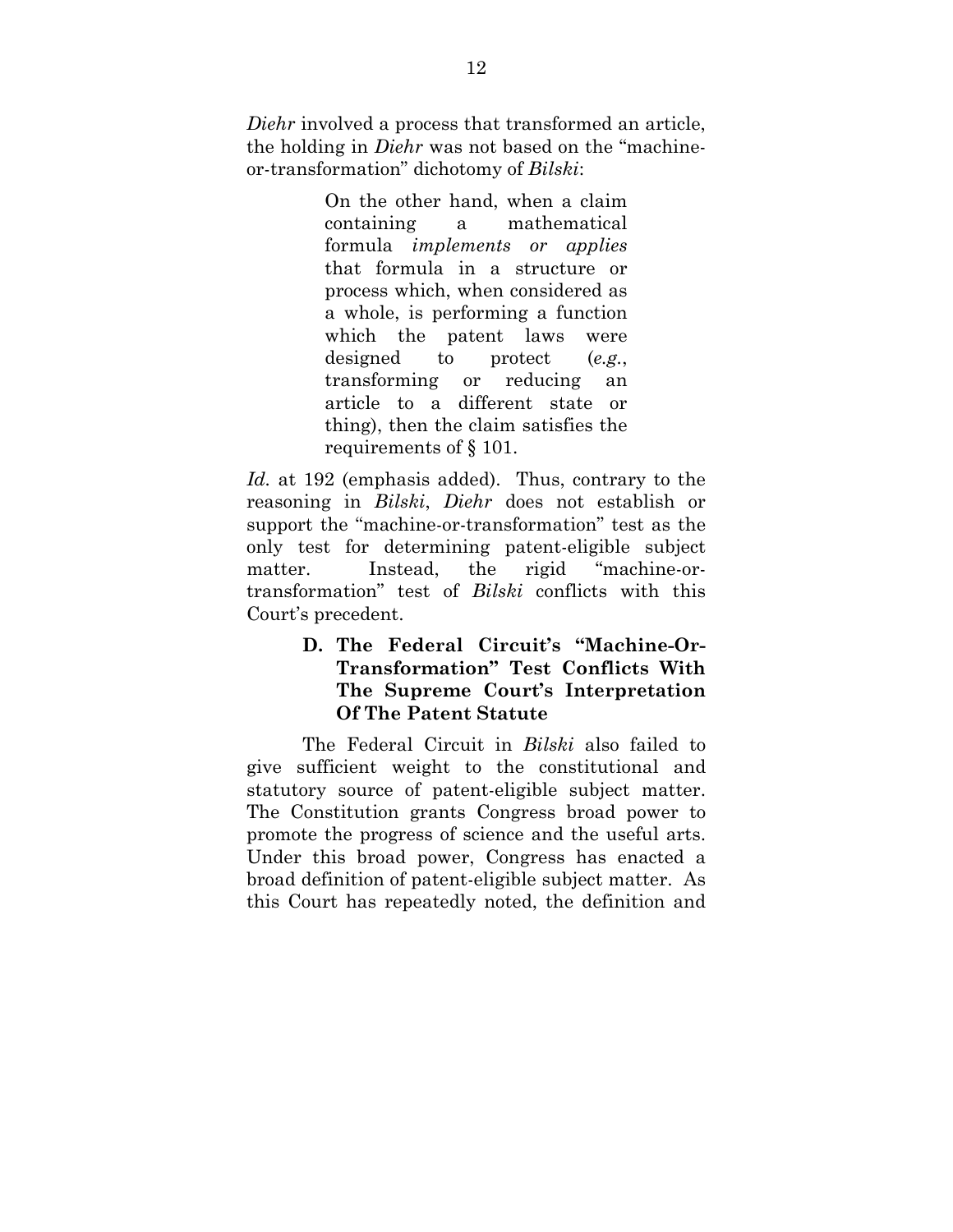scope of patent-eligible subject matter provided in § 101 is broad and without specific limits. *See Diehr*, 450 U.S. at 188; *Diamond v. Chakrabarty*, 447 U.S. 303, 309-10 (1980) (statutory subject matter intended to include "anything under the sun that is made by man") (citations omitted); *Flook*, 437 U.S. at 588 n.9 ("As in *Benson*, we assume that a valid process patent may issue even if it does not meet one of these qualifications of our earlier precedents"); *Benson*, 409 U.S. at 71 ("We do not hold that no process patent could ever qualify if it did not meet the requirements of our prior precedents").

It is in this context that this Court has found careful, *limited* exceptions to the statutory mandate of broad patent-eligible subject matter. The Patent Code does not provide any exceptions and so, appropriately, this Court has made them of the most limited scope. The exceptions are rooted in the principle that only "[p]henomena of nature, though just discovered, mental processes, and abstract intellectual concepts are not patentable, as they are the basic tools of scientific and technological work." *Benson*, 409 U.S. at 67. The Federal Circuit apparently lost sight of this limited basis for exceptions and misread Supreme Court precedent to produce an unwarranted and unsupported extension and expansion of this Court's limited exceptions to patent-eligible subject matter. Neither the Patent Code nor the exception for laws of nature, natural phenomena, and abstract ideas support the *effect* of the Federal Circuit's "machine-or-transformation" test, which is to exclude from patent protection inventions that meet the requirements of the Constitution and the Patent Code.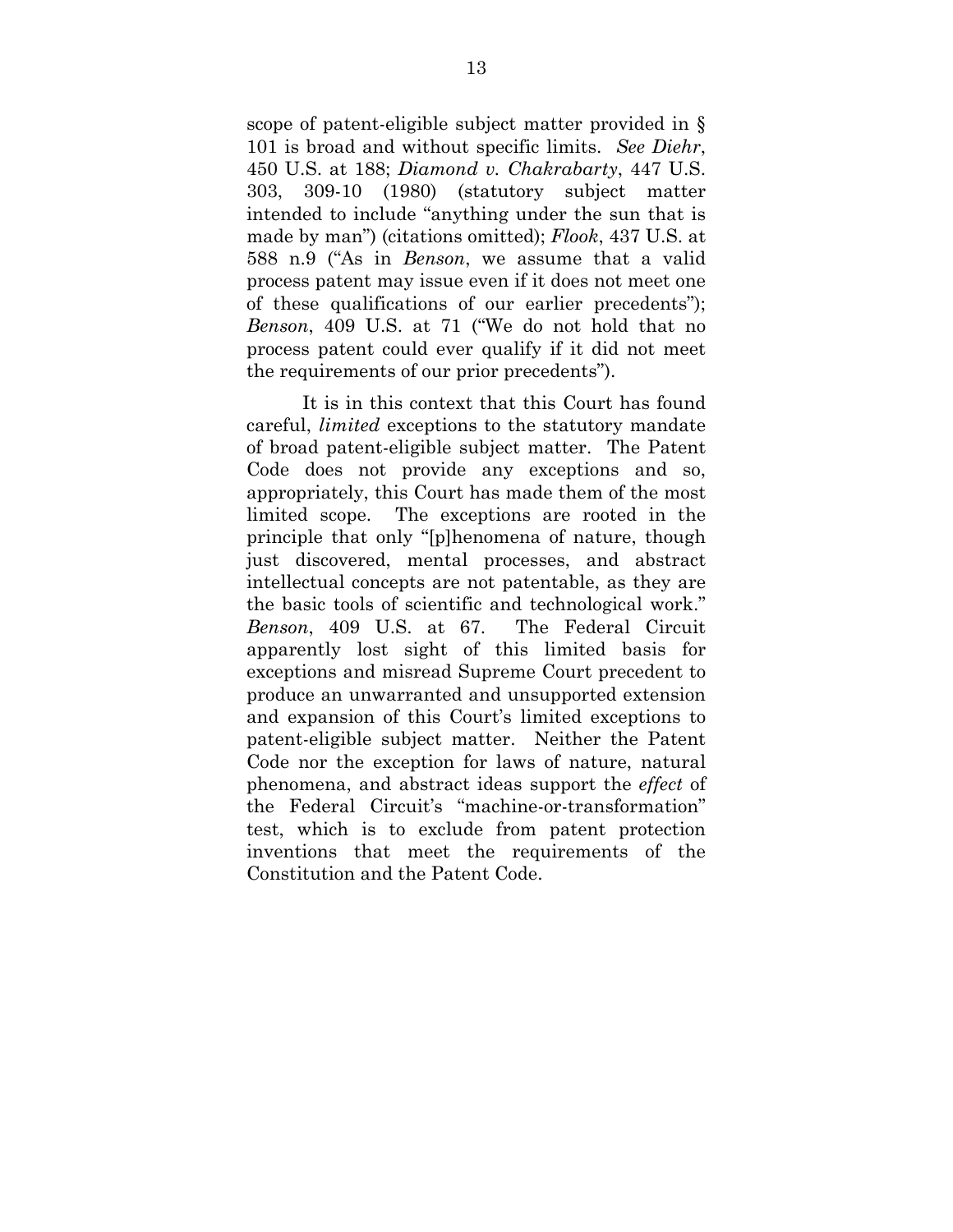This Court's framework of finding limited exceptions to patent eligibility is akin to a "culling" of subject matter that is not patent eligible. In contrast, the Federal Circuit's categorical "machineor-transformation" test is more like a "gateway," through which no invention can pass unless it has the particular attributes of patent-eligible subject matter set forth in *Bilski*. Many sound inventions that should never be culled will be blocked at the Federal Circuit's "machine-or-transformation" gate.

#### **II. THE FEDERAL CIRCUIT'S "MACHINE-OR-TRANSFORMATION" TEST CONFLICTS WITH THE PROPER CONTRUCTION OF FEDERAL LAW**

<span id="page-18-0"></span>At issue in *Bilski* was the meaning of "process," as used in § 101 of the Patent Code. The § 101 definition of "process" established in *Bilski* contradicts the construction and clear meaning of "process" in other parts of the Patent Code. Because such a conflict between different sections of the same statute cannot stand under clear Supreme Court precedent, *Bilski's* § 101 definition of "process," and the "machine-or-transformation" test that depends on this definition, are inconsistent with federal law. For this reason as well, this Court should reverse.

The area of conflict between the *Bilski* decision and the statute discussed here by GaBio is different from the statutory conflict identified by Petitioners. In this discussion, GaBio demonstrates a broader Congressional intent not to limit patenteligible subject matter and shows that the Patent Code contemplates and authorizes patent protection for biomedical and biotechnological inventions that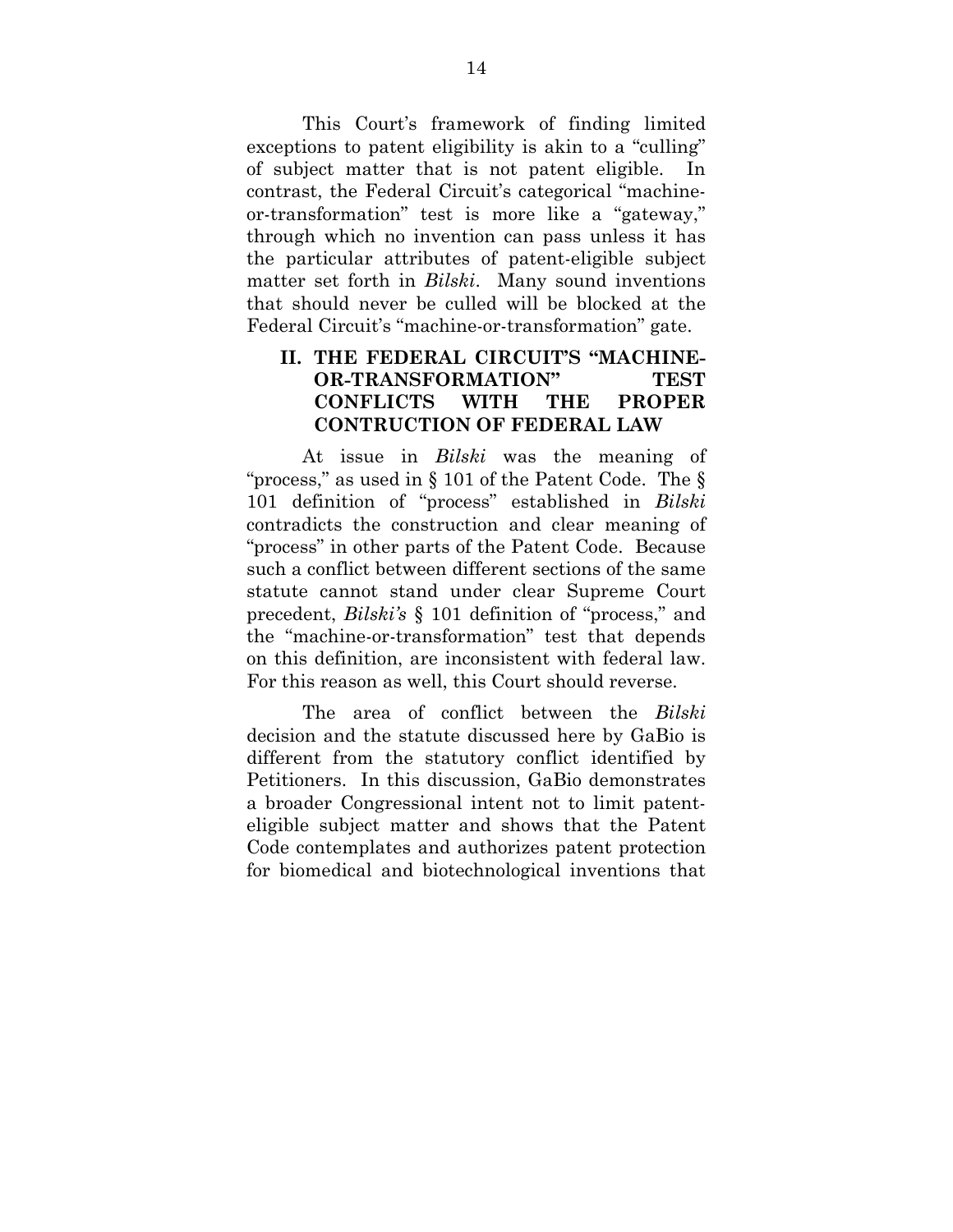would be excluded from patent eligibility by *Bilski's* "machine-or-transformation" test.

## **A. Supreme Court Principles Of Statutory Construction Require Harmony Between Different Sections Of The Same Statute**

<span id="page-19-0"></span>It is a fundamental principle of statutory construction that provisions in the same act are to be construed in harmony. *See Peck v. Jenness*, 48 U.S. 612, 623 (1849). Moreover, an act is to be read as a whole, with an eye to its underlying context, object, and policy. *Richards v. U.S.*, 369 U.S. 1, 11 (1962). "[E]very section, provision, and clause of a statute shall be expounded by a reference to every other; and if possible, every clause and provision shall avail, and have the effect contemplated by the legislature." *Peck*, 48 U.S. at 623. In effecting Congressional intent, courts must "give full effect to all the provisions of the act." *Id.* at 623; *see also Richards*, 369 U.S. at 11 (adopting the construction that is most "consistent with the Act considered as a whole"); *Mastro Plastics Corp. v. National Labor Relations Bd.*, 350 U.S. 270, 286-87 (1956) (rejecting proposed construction of statute because of incongruous effect that would undermine the underlying purpose of the act).

Thus, statutes should be construed with due regard for their counterparts. No interpretation should undermine a neighboring provision without express direction from Congress. *Cf. Peck*, 48 U.S. at 623. In *Bilski*, the Federal Circuit interpreted "process" under § 101 so as to exclude some patenteligible "uses of compositions" and "biotechnology processes" contemplated under § 287(c) of the Patent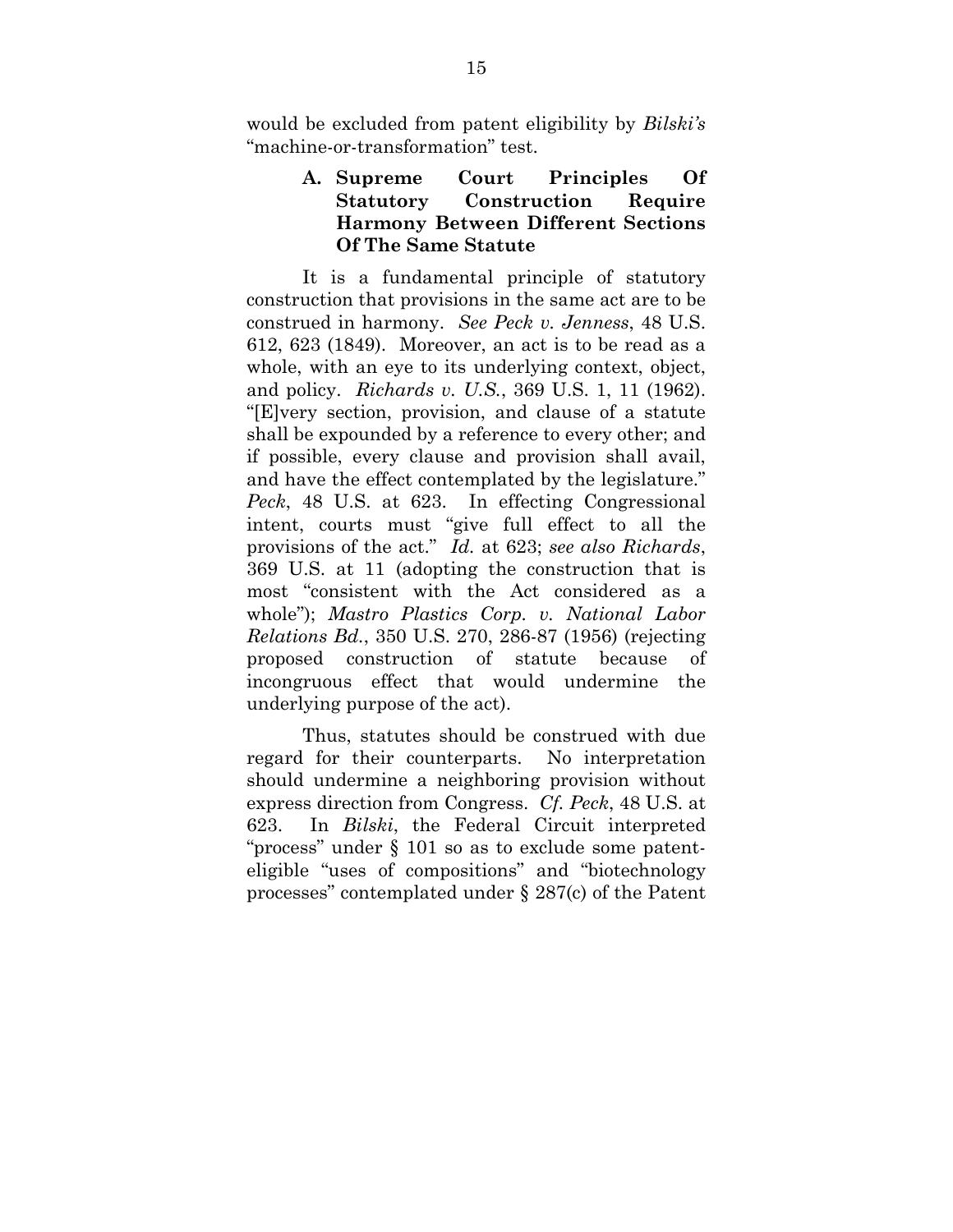Code, even though the express statutory language does not support or provide for that limitation. Furthermore, the *Bilski* definition of "process" conflicts with the clear meaning of "a new use of a known process" in § 100(b) of the Patent Code. The *Bilski* decision therefore creates disharmony between different sections of the Patent Code (§§  $100(b)$ ,  $101$ , and  $287(c)$ ) where none need exist and, indeed, where principles of statutory construction provide that it shall not exist. It is possible to interpret "process" so as to give full effect to all patent-eligible processes contemplated by the express terms of §§ 100(b) and 287(c). Section 101's reach should comport with the purposes and expansive intent behind the Patent Code, considering that provision not in isolation, but in harmony with the remainder of the Code.

## **B. Section 287(c) Of The Patent Code Contemplates As Patent Eligible Biomedical Inventions That Are At Risk Of Exclusion By** *Bilski's* **"Machine-Or-Transformation" Test**

<span id="page-20-0"></span>Section 287(c) of the Patent Code contemplates patent protection for biomedical and biotechnological processes excluded by *Bilski's* "machine-or-transformation" test. Because, as set forth above, statutes in the same act are to be construed in harmony and statutes should be construed with due regard to their counterparts, the processes contemplated by § 287(c) must fall within the definition of "process" in § 101 of the Patent Code. Nevertheless, the *Bilski* test impermissibly excludes at least some of the processes contemplated by  $\S 287(c)$ .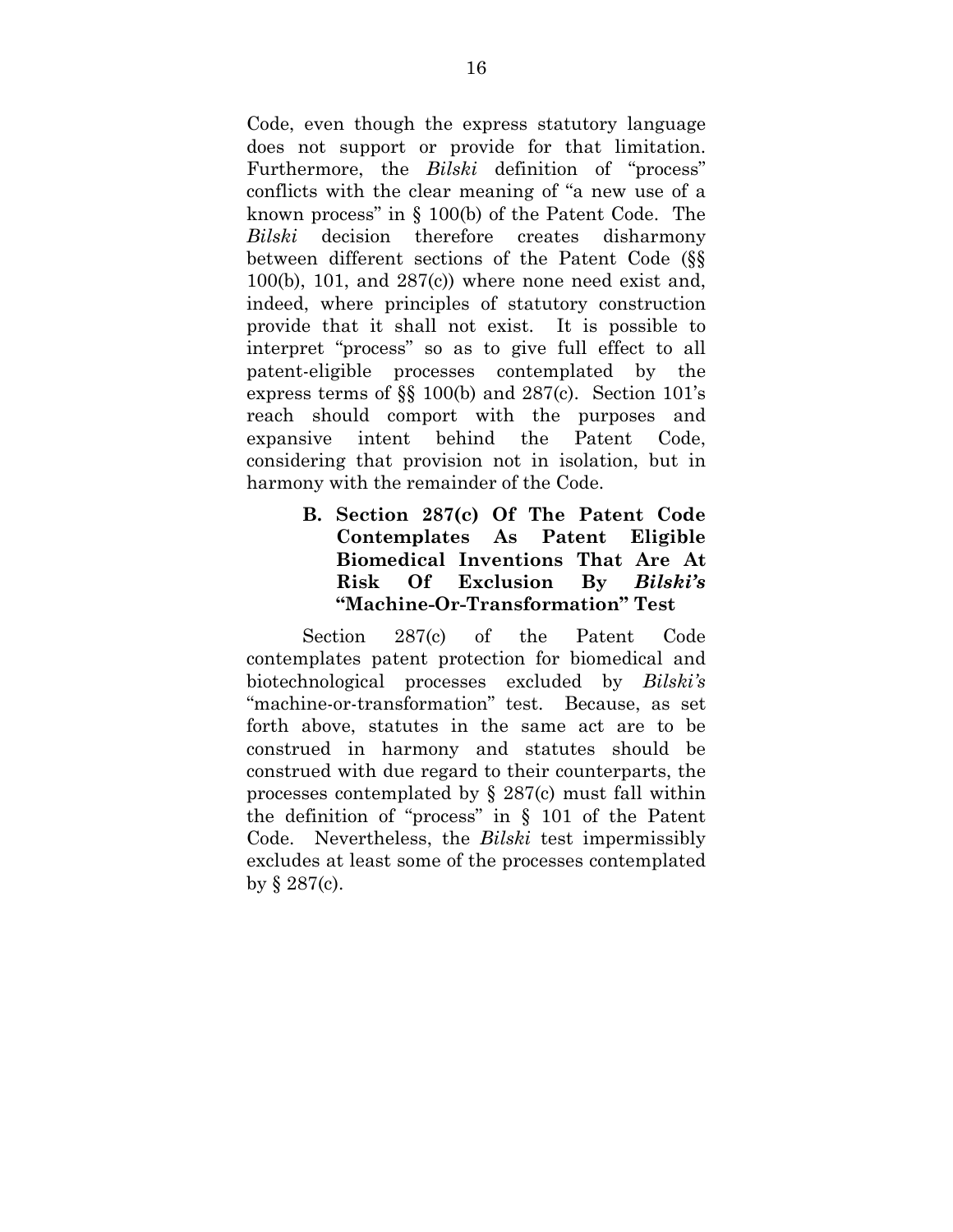Section 287(c) of the Patent Code exempts medical practitioners from patent infringement liability when their performance of a "medical activity" infringes a patent.  $35 \text{ U.S.C.}$  §  $287(c)(1)$ . This exemption is itself limited by the exclusion of three enumerated activities from the definition of "medical activity." *Id.* at § 287(c)(2)(A). Specifically, § 287(c) does not exempt medical practitioners from infringement liability if the activity they perform is "(i) the use of a patented machine, manufacture, or composition of matter in violation of [the] patent, (ii) the practice of a patented use of a composition of matter in violation of [the] patent, or (iii) the practice of a process in violation of a biotechnology patent." *Id.*

As explained below, "use of a composition of matter" and "a process in violation of a biotechnology patent" encompass more processes than just those that transform an article or use a particular machine, as required by the *Bilski* test.<sup>[2](#page-21-0)</sup> 35 U.S.C. § 287(c)(2)(A). Thus, *Bilski's* "machine-ortransformation" test excludes from patent eligibility some processes clearly considered patent eligible in another section of the same statute.

The legislative history of  $\S$  287(c) makes the scope of processes contemplated in that section especially clear and highlights the discord between the processes contemplated there and the limited scope of patent-eligible subject matter allowed under *Bilski*. The amendment that became § 287(c) initially proposed barring patents on medical

 $\overline{a}$ 

<span id="page-21-0"></span><sup>2</sup> GaBio notes that the Patent Code defines a "process" as including "use of a composition of matter." 35 U.S.C. § 100(b).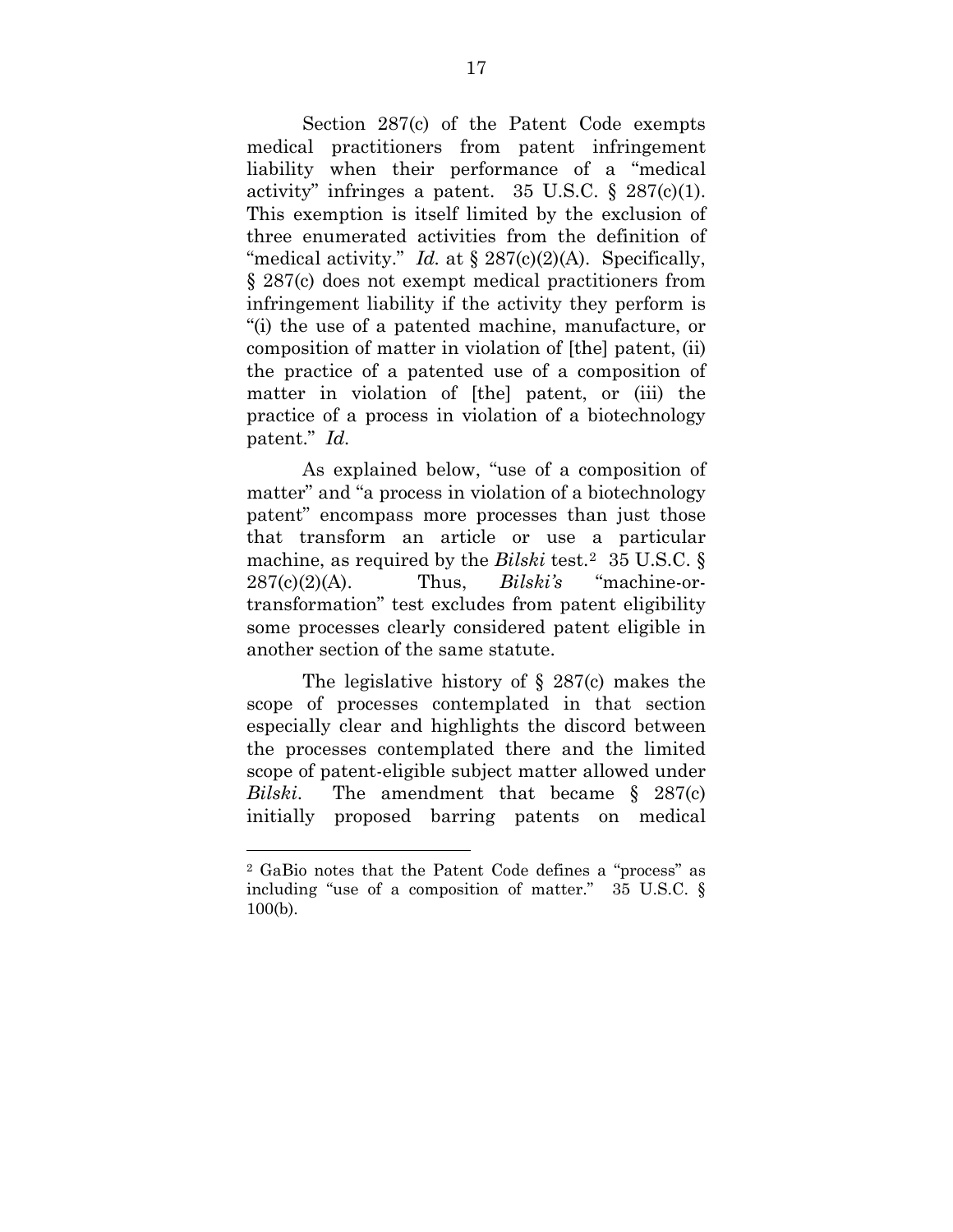activities. 142 Cong. Rec. H8275-79 (daily ed. July 24, 1996). Over strenuous objection to the breadth of the amendment—but not to the intent of insulating doctors from certain types of infringement—the Senate version was altered to exempt doctors from infringement liability, but *not* to bar the patenting of medical activities. *Id.* In a discussion of the definition ultimately adopted in § 287(c), the Committee stated:

> 'Uses of compositions of matter' include, without limitation, novel uses of drugs, novel uses of chemical or biological reagents for diagnostic purposes, novel methods for scheduling or timing administration of drugs, novel methods for combining drug therapies, and novel methods for providing genetic or other biological materials to a patient (including gene therapies.) [sic] A particular example would be a claim that recites only the novel use of a drug for the treatment of diabetes that involves the administration of a drug at a particular time of day and/or at a specified dose and/or with a specified concomitant medicinal therapy could not be construed as a 'medical activity.'

H.R. Rep. No. 104-863, at 854 (1996) (Conf. Rep.).

Thus, Congress intended to exclude "uses of chemical or biological reagents for diagnostic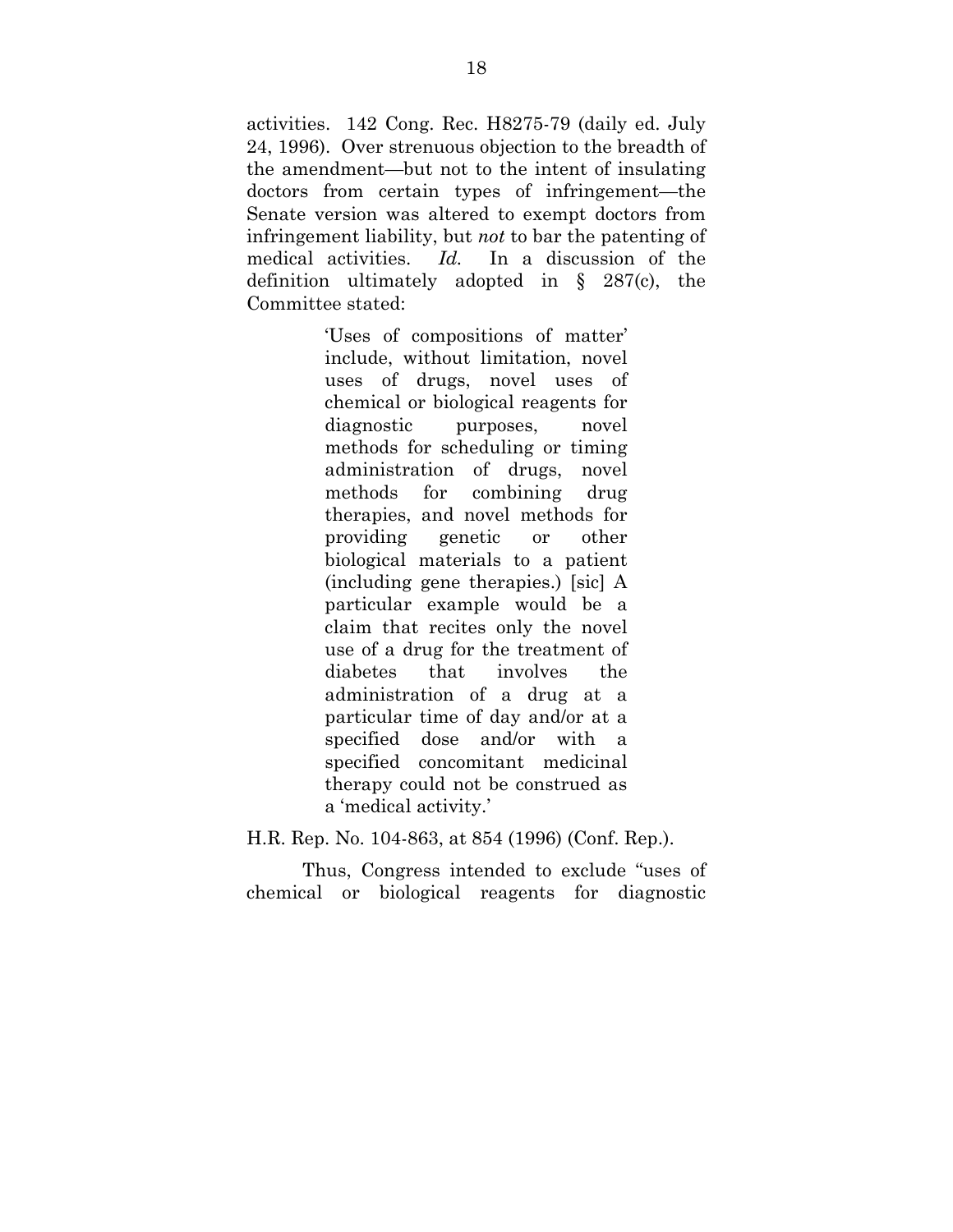purposes" and "methods for scheduling or timing administration of drugs" from § 287(c)'s definition of "medical activity." *Id.* Congress contemplated these activities as the subject of patents and thus as patent-eligible subject matter. Yet, many such "uses of chemical or biological reagents for diagnostic purposes" and "methods for scheduling or timing administration of drugs," *id.*, may not involve the "transformation of an article" or the use of a "particular machine," as required in *Bilski's* "machine-or-transformation" test. *Bilski*, 545 F.3d at 954. An example of this is discussed below. Thus, the *Bilski* test excludes from patent eligibility some processes considered patent eligible in another section of the same statute.

GaBio sees special urgency for the present case to correct this conflict with  $\S$  287(c) of the Patent Code because the Federal Circuit has already used the *Bilski* test to invalidate a claim that both uses a "chemical or biological reagent[] for diagnostic purposes" and is a "method[] for scheduling or timing administration of drugs." H.R. Rep. No. 104-863, at 854 (1996) (Conf. Rep.). In *Classen Immunotherapies, Inc. v. Biogen Idec*, 304 Fed. Appx. 866, 2008 WL 5273107, at \*1 (Fed. Cir. 2008), in a one paragraph opinion, the Federal Circuit held that a claim to a method of determining whether an immunization schedule affects the incidence or severity of a chronic immune-mediated disorder failed the *Bilski* "machine-or-transformation" test. Thus, although the *Classen* claim arguably fell within the meaning of  $\S$  287(c)(2)(A), the Federal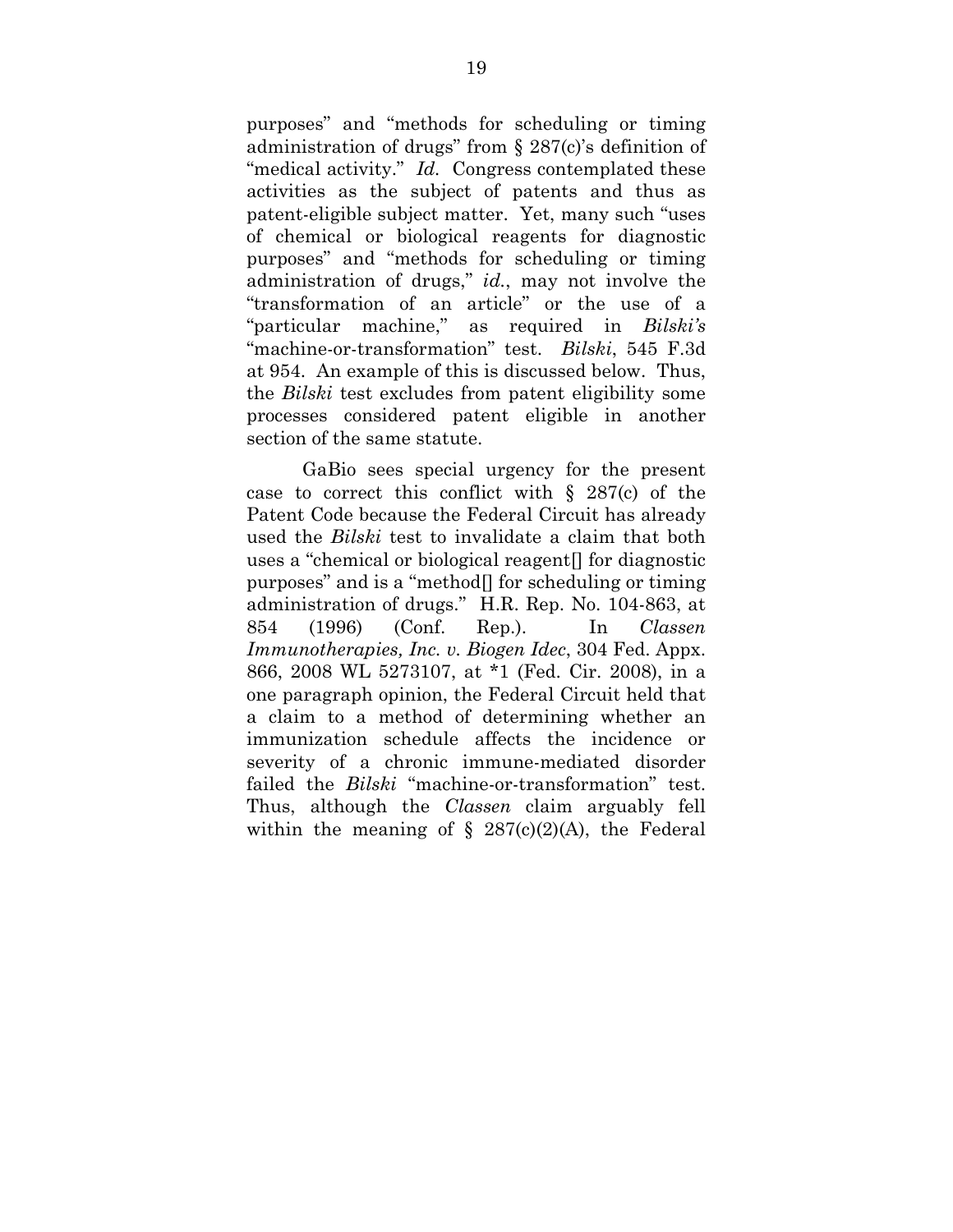Circuit held that it fell outside the definition of a process in § 101.[3](#page-24-0)

The claim at issue in *Classen* reads:

A method of determining whether an immunization schedule affects the incidence or severity of a chronic immune-mediated disorder in a treatment group of mammals, relative to a control group of mammals, which comprises immunizing mammals in the treatment group of mammals with one or more doses of one or more *immunogens*, according to said immunization schedule, and comparing the incidence, prevalence, frequency or severity of said chronic immune-mediated disorder or the level of a marker of such a disorder, in the treatment group, with that in the control group.

U.S. Pat. No. 5,723,283, claim 1 (emphasis added); *see also Classen Immunotherapies, Inc. v. Biogen Idec*, Civil No. WDQ-04-2607, 2006 WL 6161856, at \*5 (D. Md. Aug. 16, 2006), *aff'd*, 304 Fed. Appx. 866 (Fed. Cir. 2008).

 $\overline{a}$ 

<span id="page-24-0"></span><sup>3</sup> Notably, 35 U.S.C. § 287(c) was not at issue in *Classen*. However, the claim in *Classen* is an example of the type of invention that  $\S 287(c)$  may have contemplated as patent eligible, and the Federal Circuit's invalidation of that claim using *Bilski's* "machine-or-transformation" test is inconsistent with the scope of patent-eligible biomedical processes, as established in § 287(c) of the Patent Code.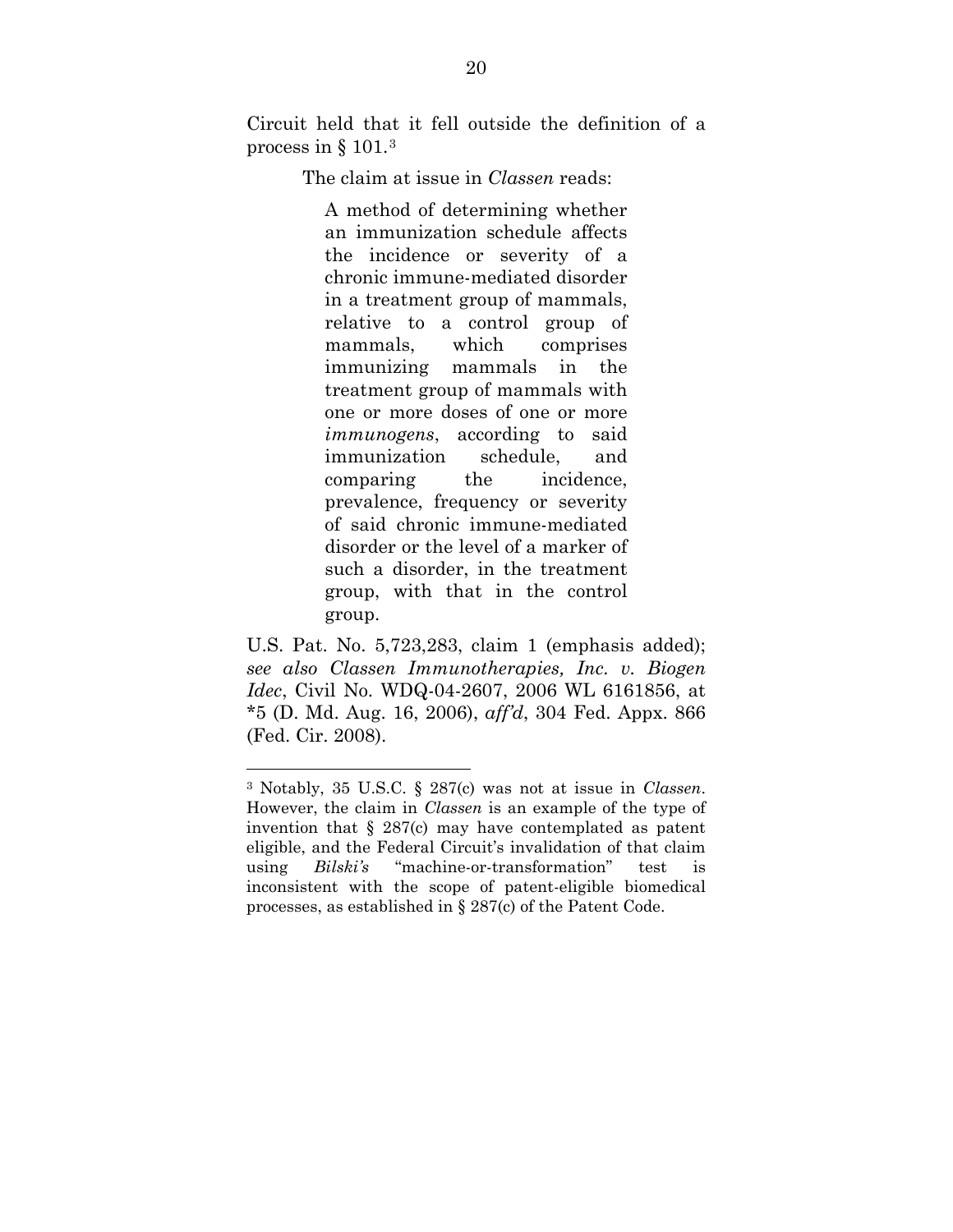Without commenting on whether the claim at issue in *Classen* should or should not fall within the § 287(c) exemption, one cannot doubt that Congress understood that § 101 encompassed the type of activity embodied by the *Classen* claim when it amended the Patent Code by adding § 287(c) precisely to address such activities by doctors. The *Bilski* "machine-or-transformation" test thus unduly restricts Congressional intent regarding what can be a patent-eligible process.

One can also analyze the *Classen* claim from the perspective of  $\S 287(c)$ 's "process in violation of a biotechnology patent."  $35 \text{ U.S.C. }$  §  $287(c)(2)(\text{A}).$ While the Patent Code itself does not define "biotechnology patent," during the legislative process, Congress stated that a biotechnology patent is "… a process of making or using biological materials, including treatment using those materials, where those materials have been manipulated *ex vivo* at the cellular or molecular level." H.R. Rep. No. 104-863, at 854 (1996) (Conf. Rep.). Congress went on to state:

> Biological materials which may be manipulated *ex vivo* at the cellular or molecular level include a variety of cellular, intracellular, extracellular, and acellular substances. Cellular substances include (but are not limited to) cultured microbial and mammalian cells. Intracellular substances include (but are not limited to) genetic materials, such as DNA and RNA that is obtained from within the cell. Extracellular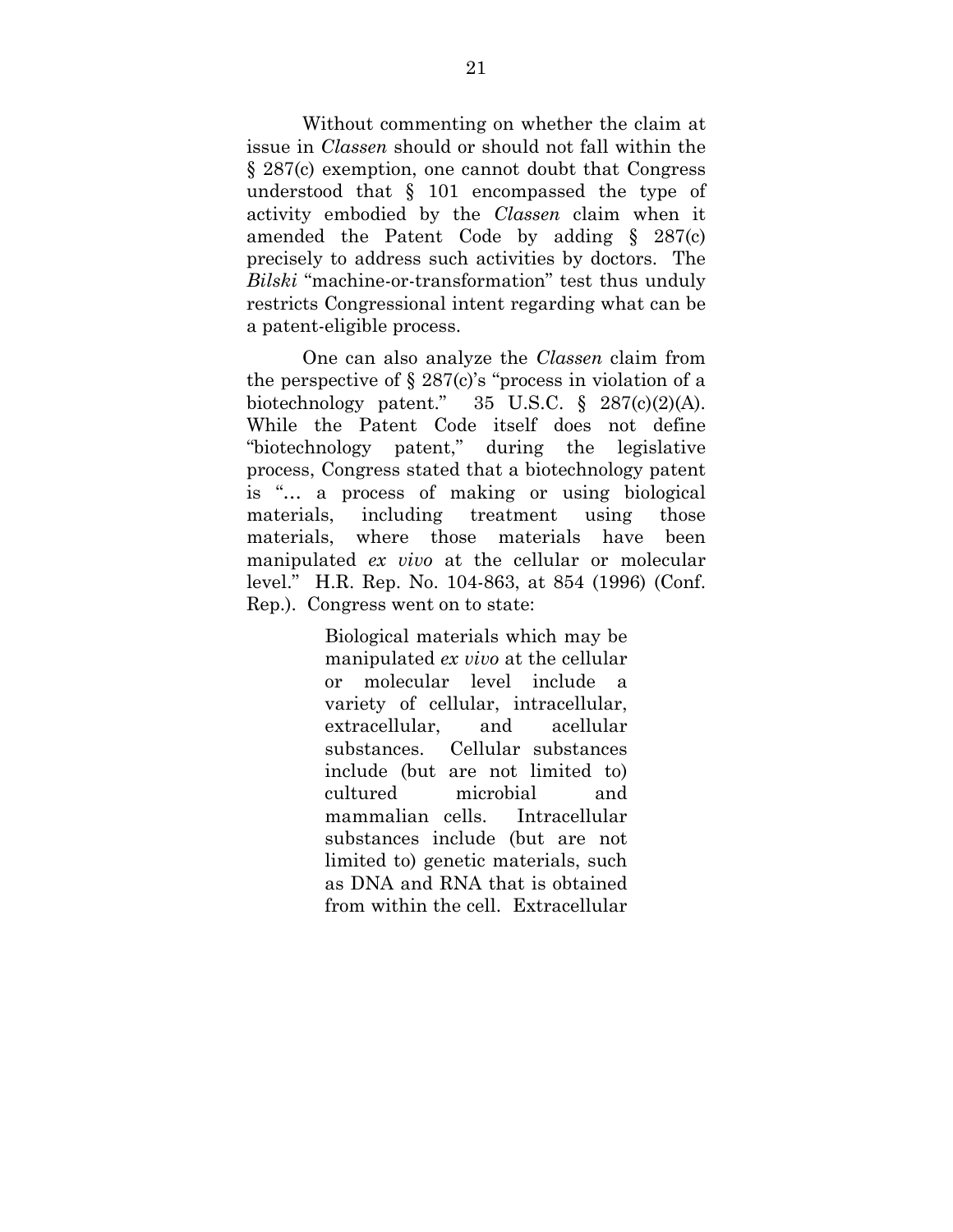substances include (but are not limited to) proteins and other molecules that are secreted or excreted by cells. Acellular substances include (but are not limited to) viruses and other vectors for transmitting genetic material. *Ex vivo* manipulation includes propagation, expansion, selection, purification, pharmaceutical treatment, or alteration of the biological characteristics of these substances outside of a human body.

#### *Id*.

The "immunogen" of the *Classen* claim can be considered a "biological material" because immunogens commonly include "proteins and other molecules that are secreted or excreted by cells," which are mentioned in the Congressional Report. *Id*. Thus, the *Classen* claim can be considered a "biotechnology process." Because Congress, in enacting § 287(c), contemplated that such claims are patent eligible, and because *Bilski's* "machine-ortransformation" test excluded the *Classen* claim from patent eligibility, *Bilski* conflicts with the proper interpretation of the Patent Code as a whole.

> **C. Section 100(b) Of The Patent Code Defines As Patent Eligible Inventions That Are At Risk Of Exclusion By**  *Bilski's* **"Machine-Or-Transformation" Test**

<span id="page-26-0"></span>The *Bilski* "machine-or-transformation" test also conflicts with § 100(b) of the Patent Code, which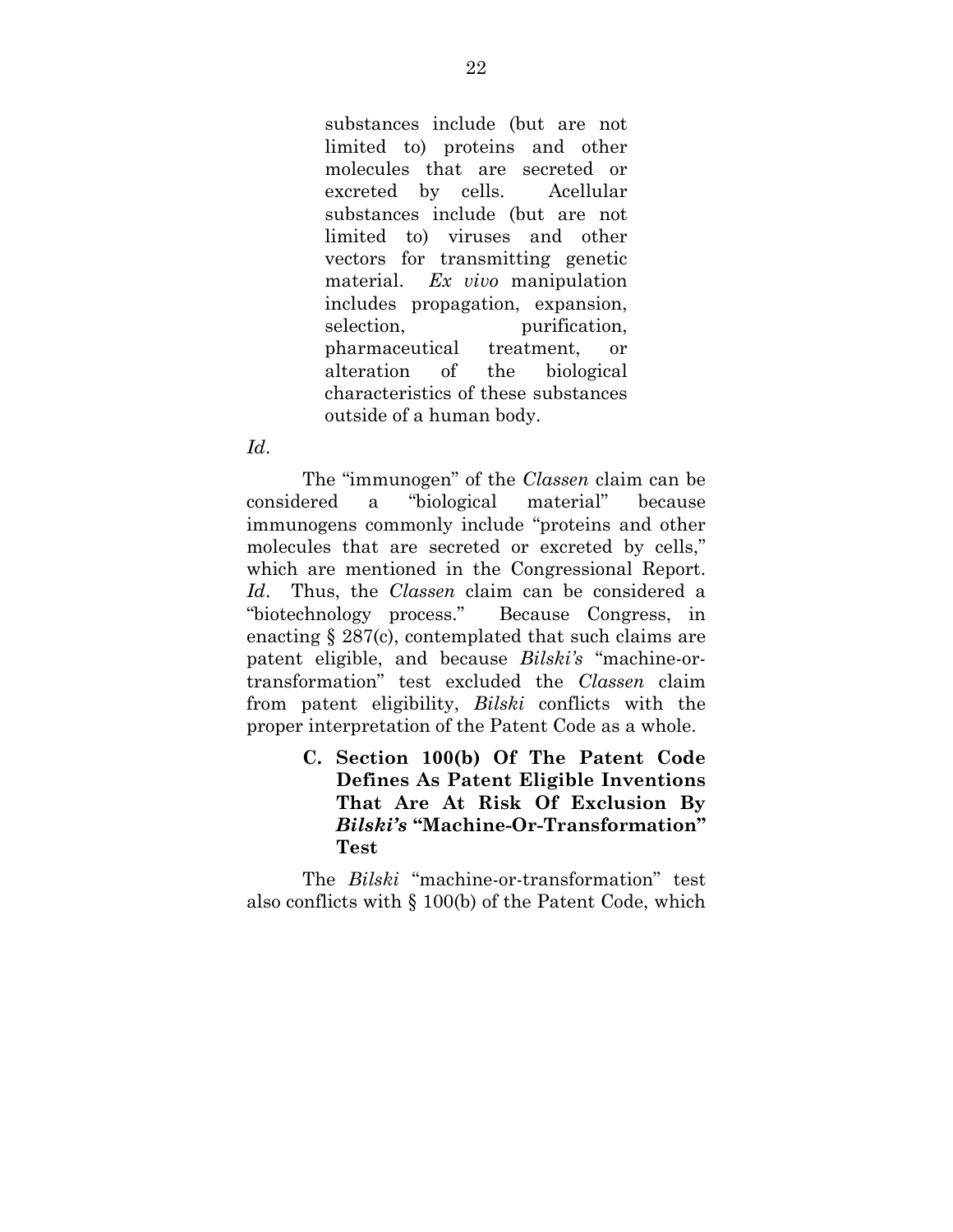provides definitions for the Patent Code, including § 101. Section 100(b) reads: "The term 'process' means process, art, or method, and includes a new use of a known process, machine, manufacture, composition of matter, or material." 35 U.S.C. § 100(b). Thus, patent-eligible subject matter under § 101 includes a new use of, for example, a composition, such as a drug. Many uses of compositions are not tied to a particular machine and might be considered not to involve a transformation to a new state or thing. For example, a known chemical compound may be discovered to be useful to treat a particular disease. This would be a "new use of a known … composition of matter." *Id.* If the compound is administered using known and conventional techniques, this use arguably would not be tied to a "particular machine" and might be considered not to involve "a transformation to a new state or thing" as required under the *Bilski* "machine-or-transformation" test.[4](#page-27-0) The result would be to exclude from patent eligibility an invention falling within the definition of "process" in § 100(b). Thus, it is clear that *Bilski's* rigid "machine-or-transformation" test excludes from patentability some processes plainly contemplated in § 100(b).

Indeed, the *Classen* claim could be considered a new use of a composition of matter. The immunogen in the *Classen* claim is a composition of

 $\overline{a}$ 

<span id="page-27-0"></span><sup>4</sup> GaBio does not take a position for the purpose of this *amicus curiae* brief regarding whether a compound administered to a patient does or does not involve "a transformation to a new state or thing" so as to satisfy the *Bilski* "machine-or-transformation" test. Rather, GaBio points out the error and harm that result when no such transformation is found.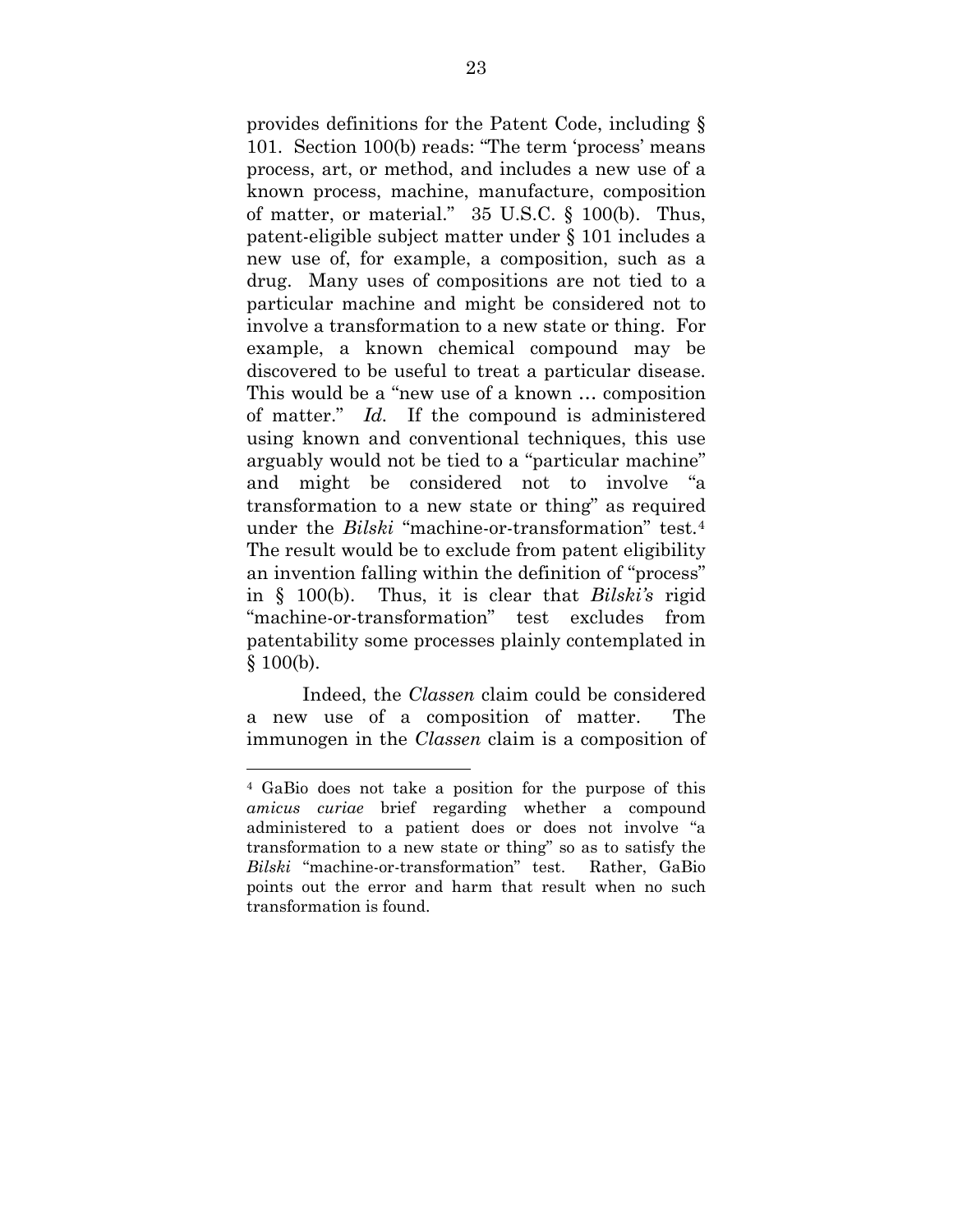matter, and the claim includes a method of using the immunogen—"immunizing mammals in the treatment group of mammals with one or more doses of one or more immunogens." U.S. Pat. No. 5,723,283, claim 1. Thus, the *Classen* claim falls within the definition of a patent-eligible process in § 100(b). However, the Federal Circuit has already applied the *Bilski* test to the *Classen* claim and held it not to be patent eligible. Because such a result conflicts with § 100(b) of the Patent Code, the rigid *Bilski* "machine-or-transformation" test, which has the effect of pitting one section of the Patent Code against another, is contrary to established tenets of statutory construction.

In short, *Bilski's* definition of "process" will exclude from patent eligibility many claims that are patent eligible according to settled expectations, and at worst will carve out entire areas of subject matter from patent eligibility because they do not transform an article. *See, e.g., Classen*, 304 Fed. Appx. at 866. *Bilski's* "machine-or-transformation" test is so broad that it undermines clear Congressional intent and proper statutory construction as to what "processes" are patent eligible under § 101.

Although Washington and Jefferson could not have envisioned such a method as the one in *Classen* when the first U.S. patent for a "process" of making potash (U.S. Patent X000001) was issued, GaBio submits that the Framers would have intended, and Congress has so determined, that Article I, section 8 of the Constitution covers this modern day process and many others like it. The conflict between the test articulated in *Bilski* and other sections of the Patent Code, as well as the violation of this Court's statutory construction precedent by the *Bilski* court,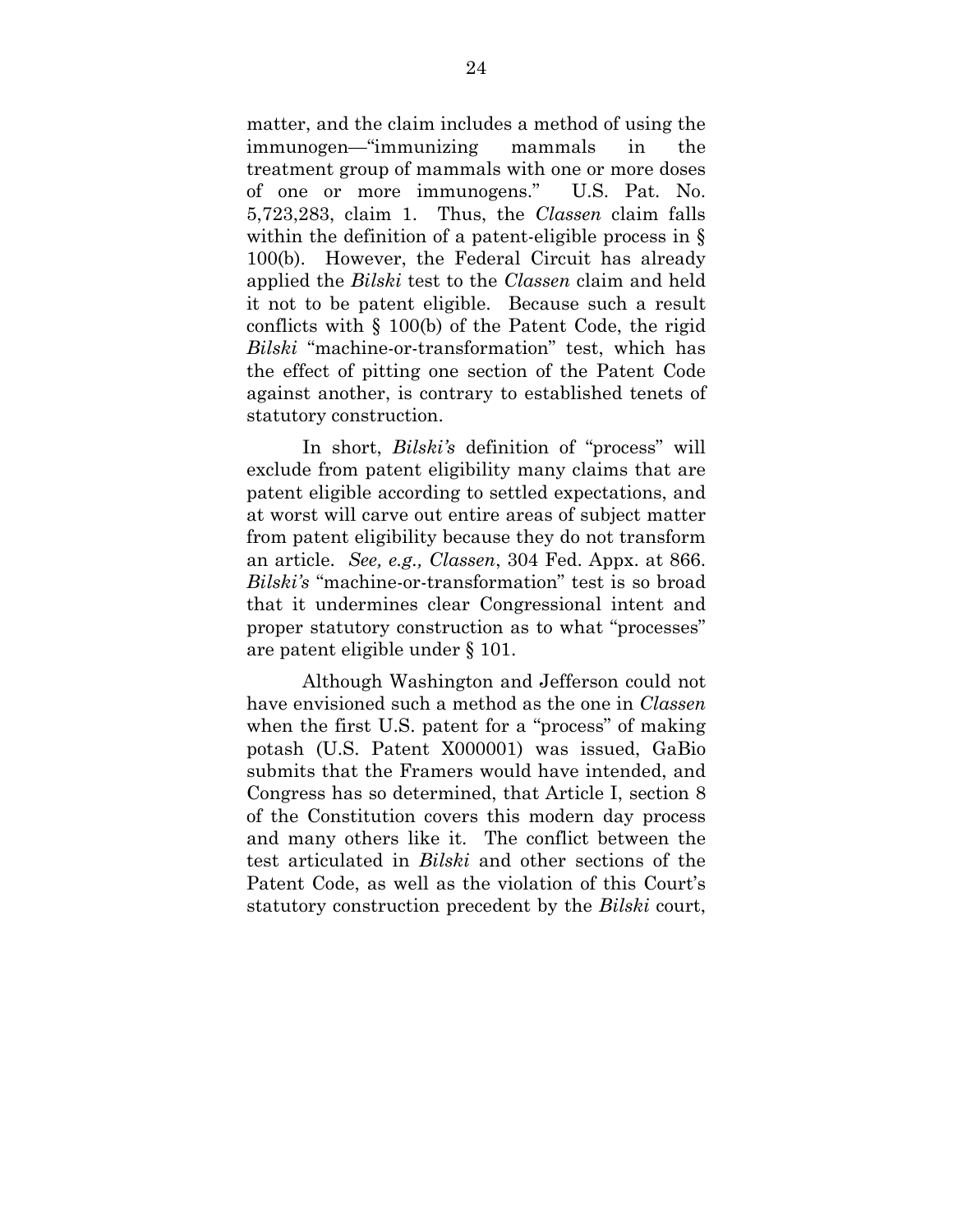require that the Supreme Court reverse the Federal Circuit's decision in *Bilski* and its adoption of a mandatory "machine-or-transformation" test.

#### **CONCLUSION**

<span id="page-29-0"></span>The Federal Circuit's "machine-ortransformation" test conflicts with this Court's precedent declining to adopt a rigid test for determining patent-eligible subject matter, as well as with the proper construction of federal law defining what is a patent-eligible process.

The Federal Circuit's test is formulated as a "gateway" test of what is patent eligible. This is contrary to this Court's precedent, which consistently seeks to determine if the invention at hand is *not* patent eligible, in keeping with this Court's limited exceptions to patent-eligible subject matter. Only if an invention is clearly not patent eligible under these limited exceptions has this Court excluded the invention from patent protection.

In addition, the Federal Circuit's mandatory test excludes from the definition of "process" in one section of the Patent Code—and thus excludes from patent protection—biotechnology and medical processes that are specifically contemplated as patent eligible in other sections of the Patent Code. This conflict between sections of the Patent Code is contrary to the rules of statutory construction.

Accordingly, the Court should reverse the Federal Circuit's improper adoption of the inappropriately narrow and rigid "machine-ortransformation" test.